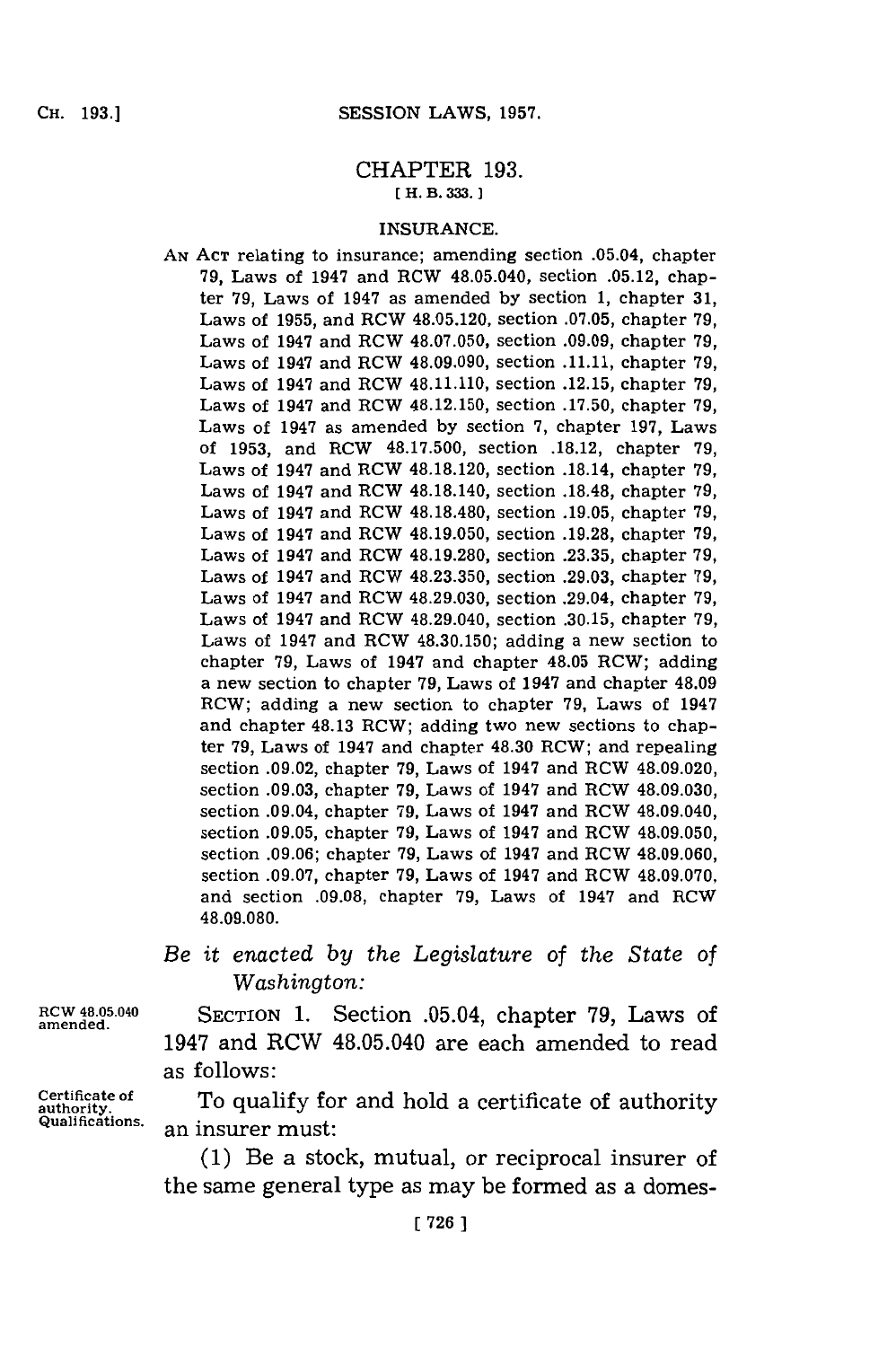tic insurer under the provisions of chapter 48.06 of this code, but this requirement shall not apply as to domestic mutual property insurers which, as of January **1, 1957,** were lawfully transacting insurance on the assessment plan; and

(2) Have capital funds as required **by** this code, based upon the type and domicile of the insurer and the kinds of insurance proposed to be transacted; and

**(3)** Transact or propose to transact in this state insurances authorized **by** its charter, and only such insurance as meets the standards and requirements of this code; and

(4) Fully comply with, and qualify according to, the other provisions of this code.

**SEC.** 2. There is added to chapter **79,** Laws of 1947 **New section.** and chapter 48.05 RCW a new section to read as **follows:**

No certificate of authority shall be issued to or **No certificate issued to** exist with respect to any insurer which is owned general agency. and controlled, in whole or in substantial part, **by** any government or governmental agency.

SEC. 3. Section 05.12, chapter 79, Laws of 1947 **RCW 48.05.12** as amended **by** section **1,** chapter **31,** Laws of **1955,** and RCW 48.05.120 are each amended to read as **follows:**

**(1) All** certificates of authority shall continue in **Certificate of authority.** force until suspended, revoked, or not renewed. A Expiration,<br>
contificate shall be qubied to renewed annually an <sup>amendment</sup> certificate shall be subject to renewal annually on the first day of July upon application of the insurer and payment of the fee therefor. If not so renewed, the certificate shall expire as of the thirtieth day of June next preceding.

(2) The commissioner may amend a certificate of authority at any time in accordance with changes in the insurer's charter or insuring powers.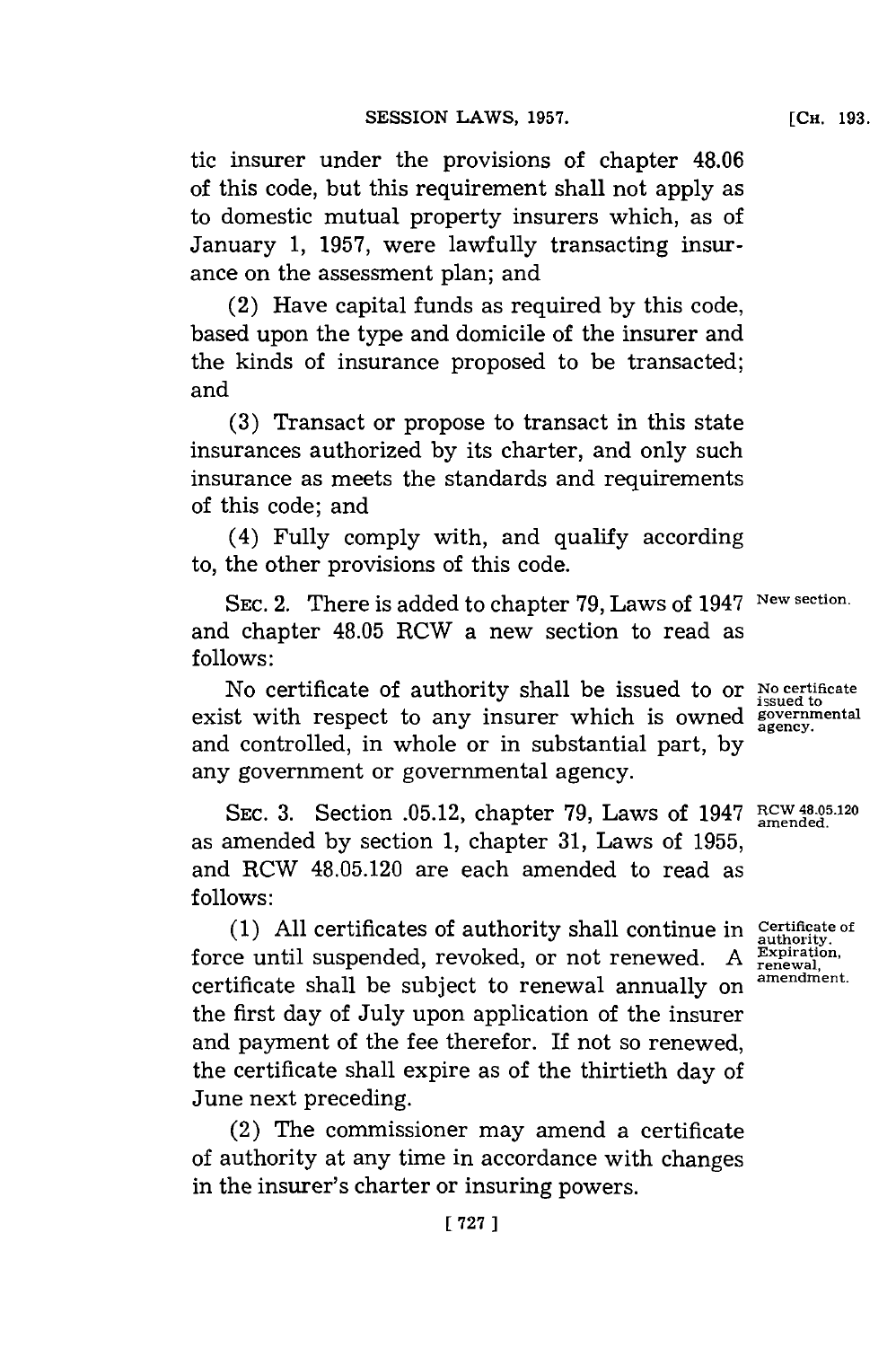## SESSION LAWS, 1957.

**CH. 193.]**

**New section.**

**Mutual insurers.**

**insurance.**

SEC. 4. There is added to chapter 79, Laws of 1947 and chapter 48.09 RCW a new section to read as **follows:**

**Requirements --Kinds of .(1)** When newly organized a domestic mutual insurer may be authorized to transact any one of the kinds of insurance listed in the schedule contained in subsection (2) of this section.

> (2) When applying for an original certificate of authority the insurer must be otherwise qualified therefor under this code, and must have received and accepted bona fide applications as to substantial insurable subjects for insurance coverage of a substantial character of the kind of insurance proposed to be transacted, must have collected in cash the full premium therefor at a rate not less than that usually charged **by** stock insurers for comparable coverages, must have surplus funds on hand as of the date such insurance coverages are to become effective, or, in lieu of such applications, premiums, and surplus, may deposit surplus, all in accordance with that part of the following schedule which applies to the one kind of insurance the insurer then proposes to transact:

| (a)                  | (b)                                                        | (c)                                                     | (d)                                            | (e)                                             | (f)                                                         | $(\mathbf{g})$                   | (h)                                                |
|----------------------|------------------------------------------------------------|---------------------------------------------------------|------------------------------------------------|-------------------------------------------------|-------------------------------------------------------------|----------------------------------|----------------------------------------------------|
| Kind of<br>insurance | Mini-<br>mum<br>no. of<br>appli-<br>cants<br>accep-<br>ted | Mini-<br>mum<br>no. of<br>sub-<br>jects<br>cov-<br>ered | Mini-<br>mum<br>pre-<br>mium<br>col-<br>lected | Mini-<br>mum<br>amt.<br>ins.<br>each<br>subject | Maxi-<br>mum<br>amount<br>of ins.<br>each<br>subject<br>(v) | Mini-<br>mum<br>surplus<br>funds | De-<br>posit<br>of sur-<br>plus in<br>lieu<br>(vi) |
| .                    | .                                                          | .                                                       |                                                |                                                 |                                                             |                                  |                                                    |
| Life (i)             | 500                                                        | 500                                                     | annual                                         | \$1,000                                         | \$2,500                                                     | \$25,000                         | \$50,000                                           |
| Disability (ii)      | 500                                                        | 500                                                     | quart.                                         | \$10                                            | \$25                                                        | \$25,000                         | \$50,000                                           |
|                      |                                                            |                                                         |                                                | weekly<br>indem.                                | weekly<br>indem.                                            |                                  |                                                    |
| Property (iii)       | 100                                                        | 250                                                     | annual                                         | \$1,000                                         | \$3,000                                                     | \$25,000                         | \$50,000                                           |
| Vehicle (iv)         | 200                                                        | 500                                                     | annual                                         | \$1,000                                         | \$10,000                                                    | \$150,000                        | \$150,000                                          |
| Casualty (iv)        | 250                                                        | 250                                                     | annual                                         | \$1,000                                         | \$10,000                                                    | \$150,000                        | \$200,000                                          |

The following provisos are respectively applicable to the foregoing schedule and provisions as indicated **by** like roman numerals appearing in such schedule:

(i) No group insurance, nor term policies for terms of less than ten years shall be included.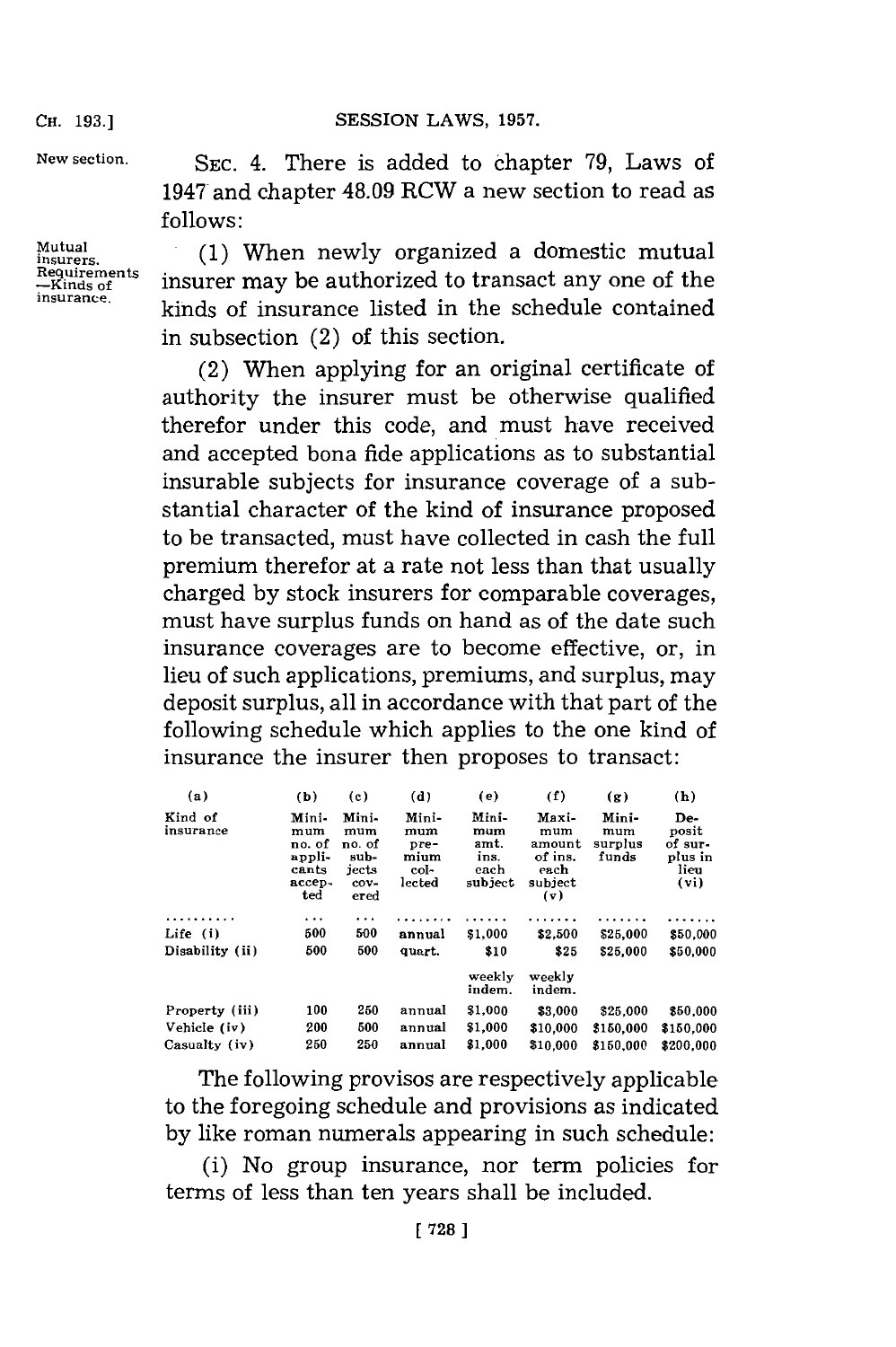(ii) No group or blanket or family plans of insurance shall be included. In lieu of weekly indemnity a like premium value in medical, surgical, and hospital benefits may be provided. Any accidental death or dismemberment benefit provided shall not exceed two thousand five hundred dollars.

(iii) Only insurance of the owner's interest in real property may be included, and all such coverages must be in compliance with the provisions of subsection (2) of RCW 48.11.140.

(iv) Must include insurance of legal liability for bodily injury and property damage, to which the maximum and minimum insured amounts apply.

(v) The maximums provided for in this column **(f)** are net of applicable reinsurance.

(vi) The deposit of surplus in the amount specified in column (h) must thereafter be maintained unimpaired. The deposit is subject to the provisions of chapter sixteen of this code (deposits of insurers).

SEC. 5. Section **.09.09**, chapter 79, Laws of 1947 RCW 48.09.090 and RCW 48.09.090 are each amended to read as **follows:**

Adomestic mutual insurer may be authorized to **Additional** transact kinds of insurance in addition to that for **insurance.** which it was originally authorized, if it has otherwise complied with the provisions of this code therefor, and while it possesses and maintains surplus funds in aggregate amount not less than the minimum amount of capital and special surplus, **if** any, required under this code of a domestic stock insurer authorized to transact like kinds of insurance.

**SEC. 6.** Section **.11.11,** chapter **79,** Laws of 1947 **RCW 48.11.110** and RCW 48.11.110 are each amended to read as **follows:**

Authority shall be granted or denied insurers, al- Authority to **tional kinds** ready authorized to transact one kind of insurance, **of insurance.** to transact additional kinds of insurance as follows:

**amended.**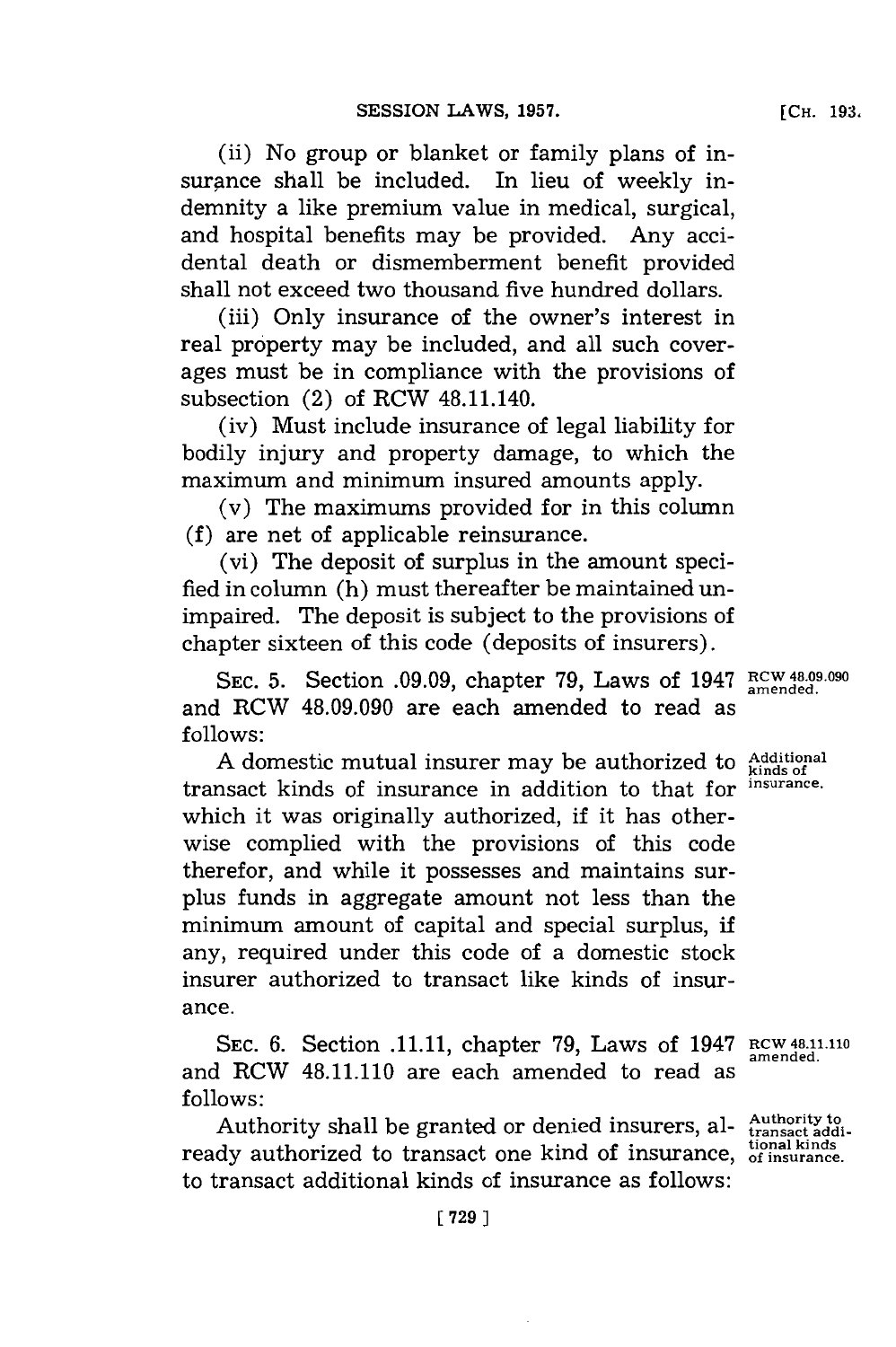**CH. 193.]**

**transact addi-**

Insurance. (1) An insurer authorized to transact life intransact addi<sup>1</sup> surance shall not be authorized to transact any addi-<br>of insurance tional kind of insurance other than disability insurance; except, that any life insurer which immediately prior to the effective date of this code, held a certificate of authority to transact in this state certain kinds of insurance in addition to life and disability insurance, may continue to be so authorized **by** the commissioner.

> (2) An insurer authorized to transact title insurance shall not be authorized to transact any additional kind of insurance.

> **(3) A** domestic mutual insurer may be authorized to transact additional kinds of insurance as provided in RCW 48.09.090.

> (4) An insurer authorized to transact general casualty insurance shall be authorized to transact disability insurance and fidelity insurance without requiring additional financial qualifications.

**Standard**

**RCW 4.12.150 SEC. 7.** Section **.12.15,** chapter **79,** Laws of 1947 **amended.** and RCW 48.12.150 are each amended to read as **follows:**

Standard (1) This section shall be known as the standard valuation<br>law. **law.** valuation law.

> (2) Annual valuation: The commissioner shall annually value, or cause to be valued, the reserve liabilities (hereinafter called reserves) for all outstanding life insurance policies and annuity and pure endowment contracts of every life insurer doing business in this state, except that in the case of an alien insurer such valuation shall be limited to its insurance transactions in the United States, and may certify the amount of any such reserves, specifying the mortality table or tables, rate or rates of interest and methods (net level premium method or others) used in the calculation of such reserves. In calculating such reserves, the commissioner may use group methods and approximate averages for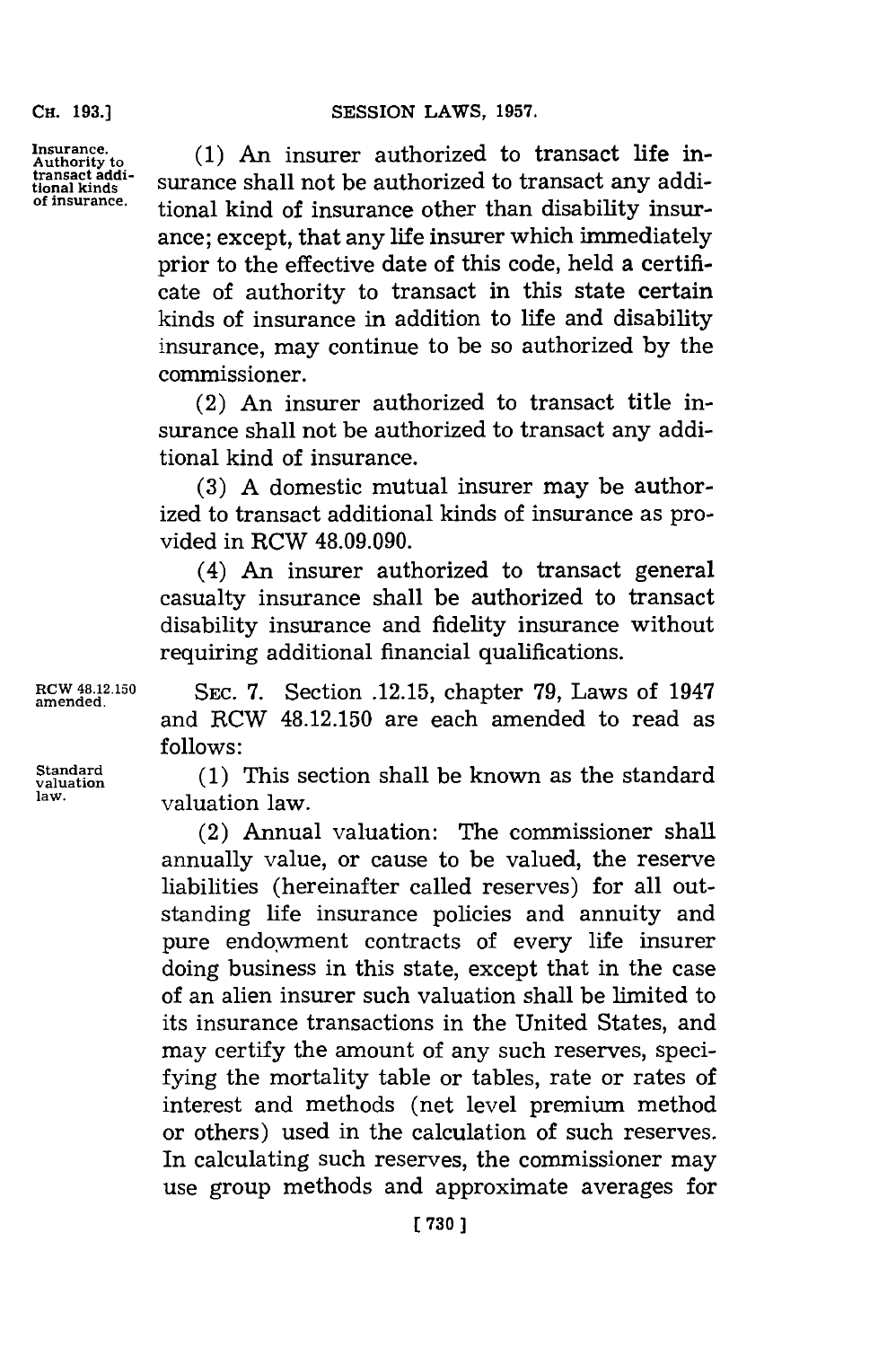fractions of a year or otherwise. He may accept, in  $\frac{\text{Standard}}{\text{valuation}}$  his discretion, the insurar's calculation of such rehis discretion, the insurer's calculation of such reserves. In lieu of the valuation of the reserves herein required of any foreign or alien insurer, he may accept any valuation made, or caused to be made, **by** the insurance supervisory official of any state or other jurisdiction when such valuation complies with the minimum standard herein provided and if the official of such state or jurisdiction accepts as sufficient and valid for all legal purposes the certificate of valuation of the commissioner when such certificate states the valuation to have been made in a specified manner according to which the aggregate reserves would be at least as large as if they had been computed in the manner prescribed **by** the law of that state or jurisdiction.

**(3)** Minimum valuation standard:

(a) The minimum standard for the valuation of all such policies and contracts issued prior to the operative date of RCW **48.23.350** shall be as follows:

For policies issued prior to the operative date no standard of valuation for ordinary policies, whether on the net level premium, preliminary term, or select and ultimate reserve basis, shall be less than that determined upon such basis according to the American Experience Table of Mortality with three and one-half percent interest; except, that when the preliminary term basis is used it shall not exceed one year. The commissioner may vary the standard of valuation in particular cases of invalid lives and other extra hazards, provided, that the interest rate used is not greater than three and one-half percent.

The legal minimum standard for the valuation of annuities issued on or after January **1, 1912,** and prior to the operative date of RCW **48.23.350,** shall be McClintock's Table of Mortality Among Annuitants, with interest at three and one-half percent per annum, but annuities deferred ten or more years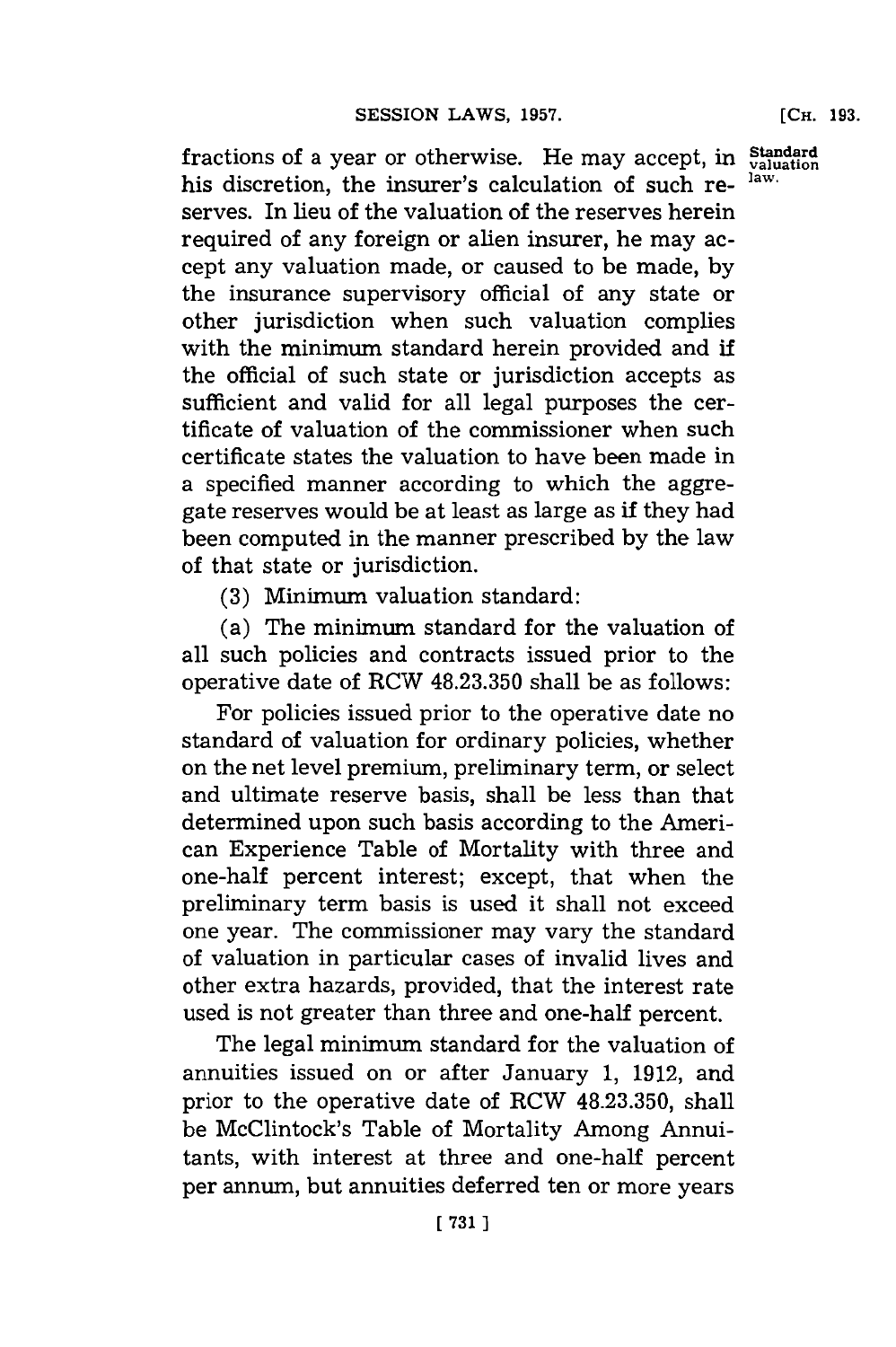**CH. 193.]**

**Standard**

**standard** and written in connection with life or term insurance<br>valuation<br>law. may be valued on the same mortality table from which the consideration or premiums were computed, with interest not higher than three and onehalf percent per annum.

> The legal minimum standard for the valuation of industrial policies issued on or after the first day of January, **1912,** and prior to the operative date of RCW **48.23.350,** shall be the American Experience Table of Mortality with interest at three and one-half percent per annum; except, that any life insurer may voluntarily value such industrial policies according to the Standard Industrial Mortality Table or the Substandard Industrial Mortality Table.

> The legal minimum standard for the valuation of group life insurance policies under which premium rates are not guaranteed **for** a period in excess of five years shall be, at the option of the life insurer issuing such policies, either the American Men Ultimate Table of Mortality, the Commissioners 1941 Standard Ordinary Mortality Table, or any other table approved **by** the commissioner, with interest at three and one-half percent per annum.

> **(b)** The minimum standard for the valuation of all such policies and contracts issued on or after the operative date of RCW **48.23.350** shall be the Commissioners Reserve Valuation Method defined in subsection (4) of this section, three and one-half percent interest, and the following tables:

> (i) For all ordinary policies of life insurance issued on the standard basis, excluding any disability and accidental death benefits in such policies,—the Commissioners 1941 Standard Ordinary Mortality Table; provided, that for any category of such policies issued on female risks on or after July **1, 1957,** modified net premiums and present values, referred to in subsection (4) of this section, may be calculated, at the option of the insurer with approval of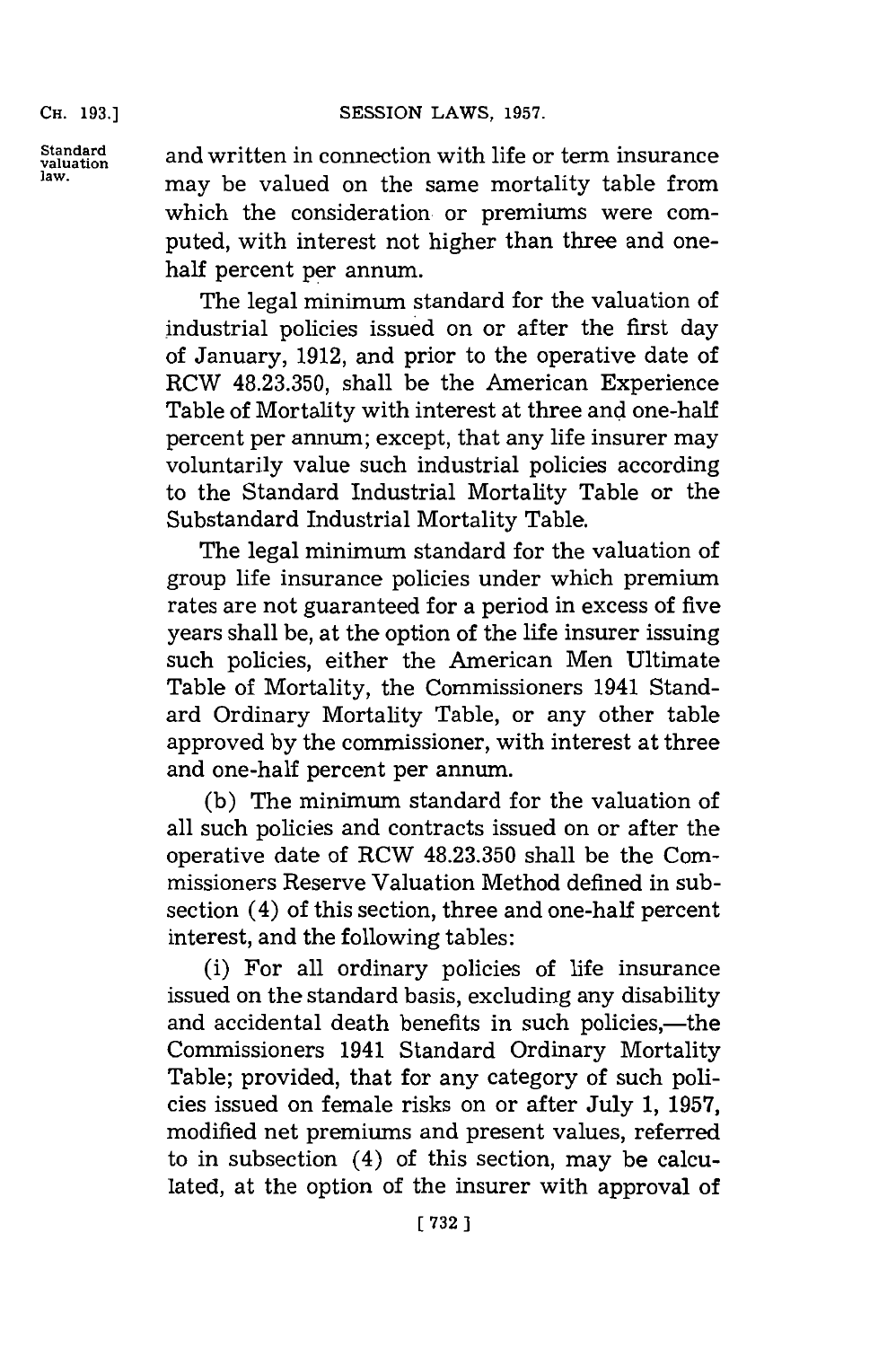**[CH. 193.**

the commissioner, according to an age not more than **Standard** three years younger than the actual age of the in-  $\frac{\text{law}}{\text{law}}$ sured.

(ii) For all industrial life insurance policies issued on the standard basis, excluding any disability and accidental death benefits in such policies, -- the 1941 Standard Industrial Mortality Table.

(iii) For annuity and pure endowment contracts, excluding any disability and accidental death benefits in such policies,—the 1937 Standard Annuity Mortality Table.

(iv) For total and permanent disability benefits in or supplementary to ordinary policies or contracts,— Class **(3)** Disability Table **(1926)** which, for active lives, shall be combined wtih a mortality table permitted for calculating the reserves for life insurance policies.

(v) For accidental death benefits in or supplementary to policies—the Inter-Company Double Indemnity Mortality Table combined with a mortality table permitted for calculating the reserves for life insurance policies.

(vi) For group life insurance, life insurance issued on the substandard basis and other special benefits,-such tables as may be approved **by** the comrnmissioner.

(4) Commissioners Reserve Valuation Method: Reserves according to the Commissioners Reserve Valuation Method, for the life insurance and endowment benefits of policies providing for a uniform amount of insurance and requiring the payment of uniform premiums shall be the excess, if any, of the present value, at the date of valuation, of such future guaranteed benefits provided for **by** such policies, over the then present value of any future modified net premiums therefor. The modified net premiums for any such policy shall be such uniform percentage of the respective contract premiums for such bene-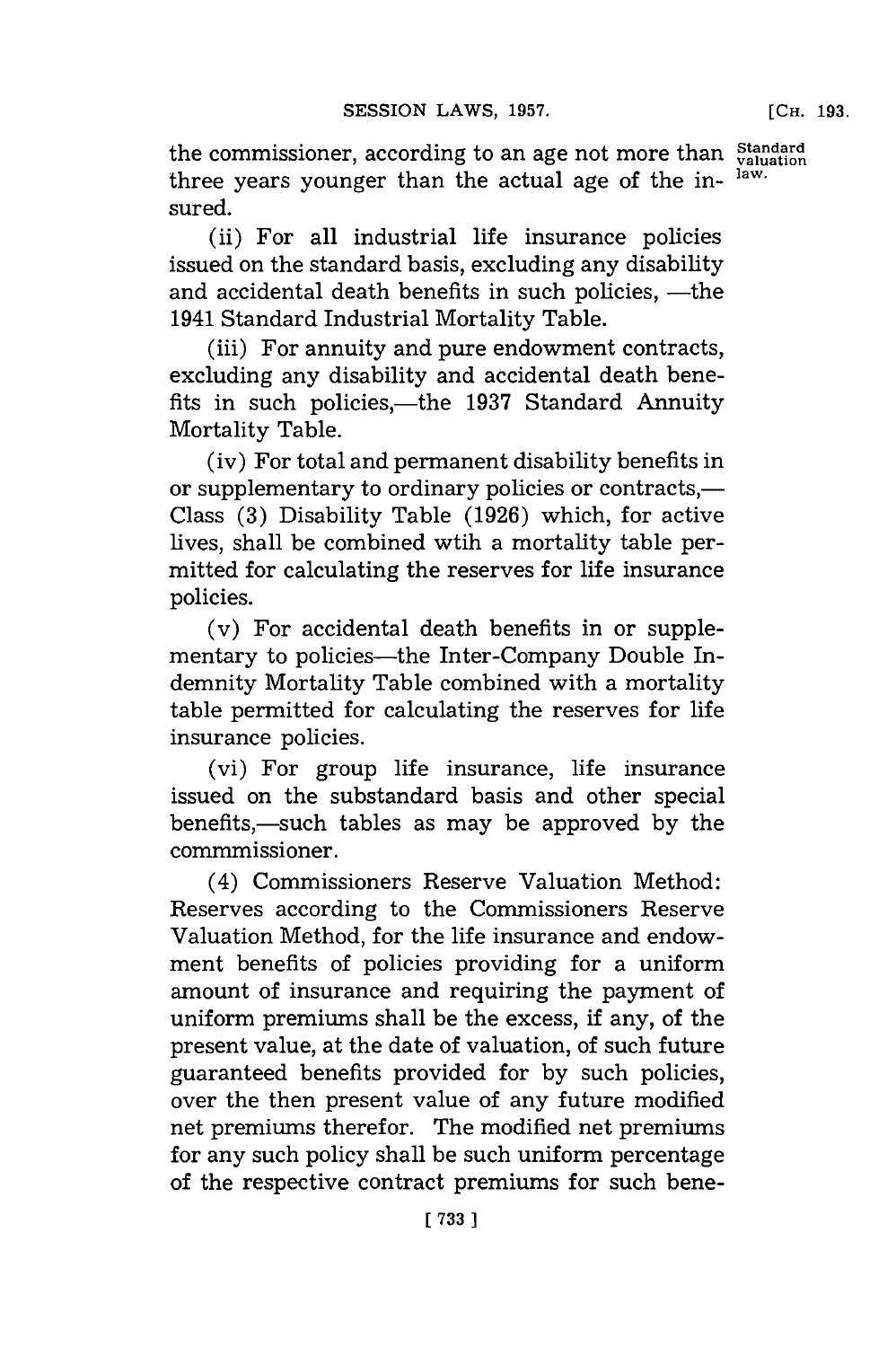## SESSION LAWS, 1957.

**CH. 193.1**

Standard **produces** *fits* (excluding extra premiums on a substandard <sup>law.</sup> policy) that the present value, at the date of issue of the policy, of all such modified net premiums shall be equal to the sum of the then present value of such benefits provided for **by** the policy and the excess of (a) over **(b)** as follows:

> (a) **A** net level annual premium equal to the present value, at the date of issue, of such benefits provided for after the first policy year, divided **by** the present value, at the date of issue, of an annuity of one per annum payable on the first and each subsequent anniversary of such policy on which a premium falls due; provided, however, that such net level annual premium shall not exceed the net level annual premium on the nineteen-year premium whole life plan for insurance of the same amount at an age one year higher than the age at issue of such policy.

> **(b) A** net one-year term premium for such benefits provided for in the first policy year.

> Reserves according to the Commissioners Reserve Valuation Method for **(1)** life insurance policies providing for a varying amount of insurance or requiring the payment of varying premiums, (2) annuity and pure endowment contracts, **(3)** disability and accidental death benefits in all policies and contracts, and (4) all other benefits, except life insurance and endowment benefits in life insurance policies, shall be calculated **by** a method consistent with the principles of this paragraph.

> **(5)** Minimum aggregate reserves: In no event shall an insurer's aggregate reserves for all life insurance policies, excluding disability and accidental death benefits, issued on or after the operative date of RCW **48.23.350,** be less than the aggregate reserves calculated in accordance with the method set forth in subsection (4) and the mortality table or tables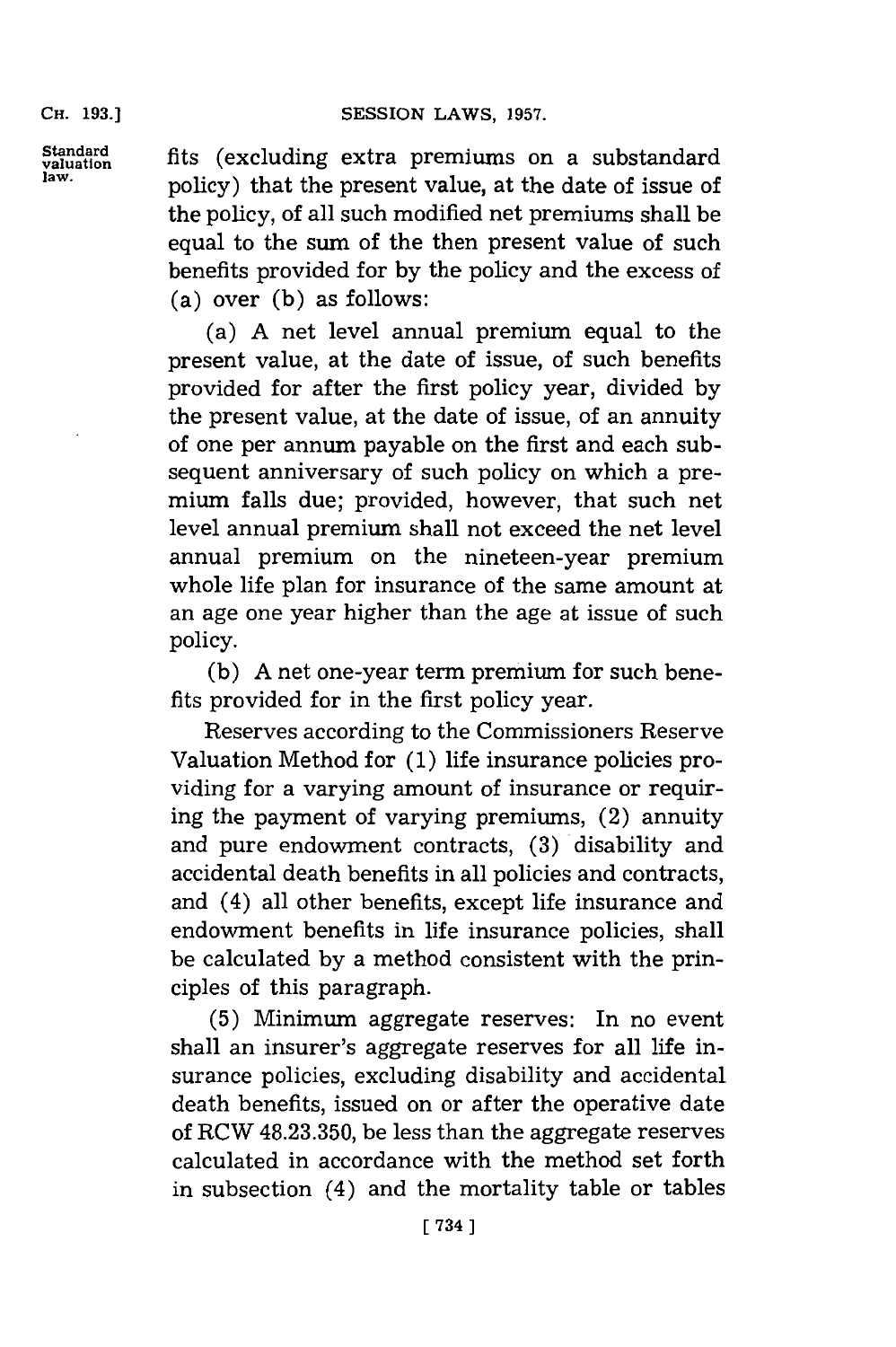and rate or rates of interest used in calculating non- $\frac{\text{Standard}}{\text{law}}$ forfeiture benefits for such policies, **law.**

**(6)** Optional reserve bases: Reserves for all policies and contracts issued prior to the operative date of RCW **48.23.350** may be calculated, at the option of the insurer, according to any standards which produce greater aggregate reserves for all such policies and contracts than the minimum reserves required **by** the laws in effect immediately prior to such date.

For any category of policies, contracts or benefits specified in subsection **(3)** of this section, issued on or after the operative date of RCW **48.23.350,** reserves may be calculated, at the option of the insurer, according to any standard or standards which produce greater aggregate reserves for such category than those calculated according to the minimum standard herein provided, but the rate or rates of interest used shall not be higher than the corresponding rate or rates of interest used in calculating any nonforfeiture benefits provided for therein: *Provided,* That reserves for participating life insurance policies issued on or after the operative date of RCW **48.23.350** may, with the consent of the commissioner, be calculated according to a rate of interest lower than the rate of interest used in calculating the nonforfeiture benefits in such policies, with the further proviso that if such lower rate differs from the rate used in the calculation of the nonforfeiture benefits **by** more than one-half percent the insurer issuing such policies shall file with the commissioner a plan providing for such equitable increases, if any, in the cash surrender values and nonforfeiture benefits in such policies as the commissioner shall approve.

Any such insurer which at any time had adopted any standard of valuation producing greater aggregate reserves than those calculated according to the minimum standard herein provided may, with the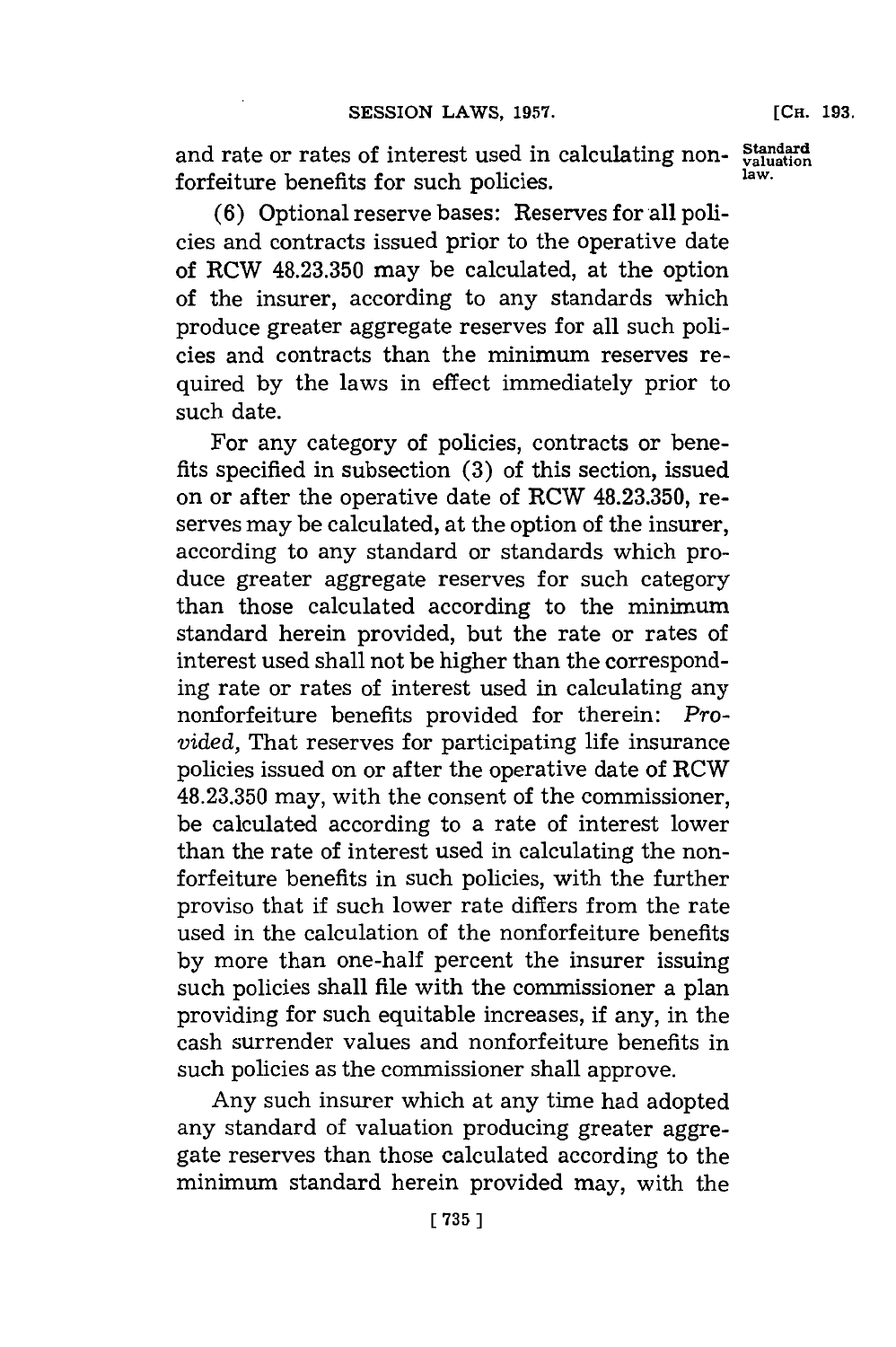**SESSION LAWS, 1957.** 

**CH.: 193.1**

Standard **approval of the commissioner**, adopt any lower law. **Standard of valuation**, but not lower than the minimum herein provided.

> **(7)** Deficiency reserve: If the gross premium charged **by** any life insurer on any policy or contract is less than the net premium for the policy or contract according to the mortality table, rate of interest and method used in calculating the reserve thereon, there shall be maintained on such policy or contract a deficiency reserve in addition to all other reserves required **by** law. For each such policy or contract the deficiency reserve shall be the present value, according to such standard, of an annuity of the difference between such net permium. and the premium charged for such policy or contract, running for the remainder of the premium-paying period.

**ments of**

**New section. SEC. 8.** There is added to chapter **79,** Laws of 1947 and chapter 48.13 RCW a new section to read as follows:

Limitation **An insurer shall not invest or have invested at** ments of any one time more than sixty-five percent of its insurer. assets in investments in real estate, real estate contracts, and notes, bonds and other evidences of debt secured **by** mortgage on real estate, as described in RCW 48.13.110 and **48.13.160.** Any insurer which, on the effective date of this act, has in excess of sixtyfive percent of its assets so invested shall not make any further such investments while such excess exists.

amende.7.0 **SEC. 9.** Section .17.50, chapter **79,** Laws of 1947 a amended **by** section **7,** chapter **197,** Laws of **1953,** and RCW **48.17.500** are each amended to read as follows:

**Expiration ICW 40.17.900** are each allended to read as follows.<br>and renewal *(1)* Agents' licenses for life, or life and disability and renewal (1) Agents ficenses for file, or file and disability,<br>of license. or disability insurances only shall expire as at 12:01 a. m. o'clock on the first day of October next following date of issuance: except that all such licenses issued between April **1, 1957,** and October **1, 1957,**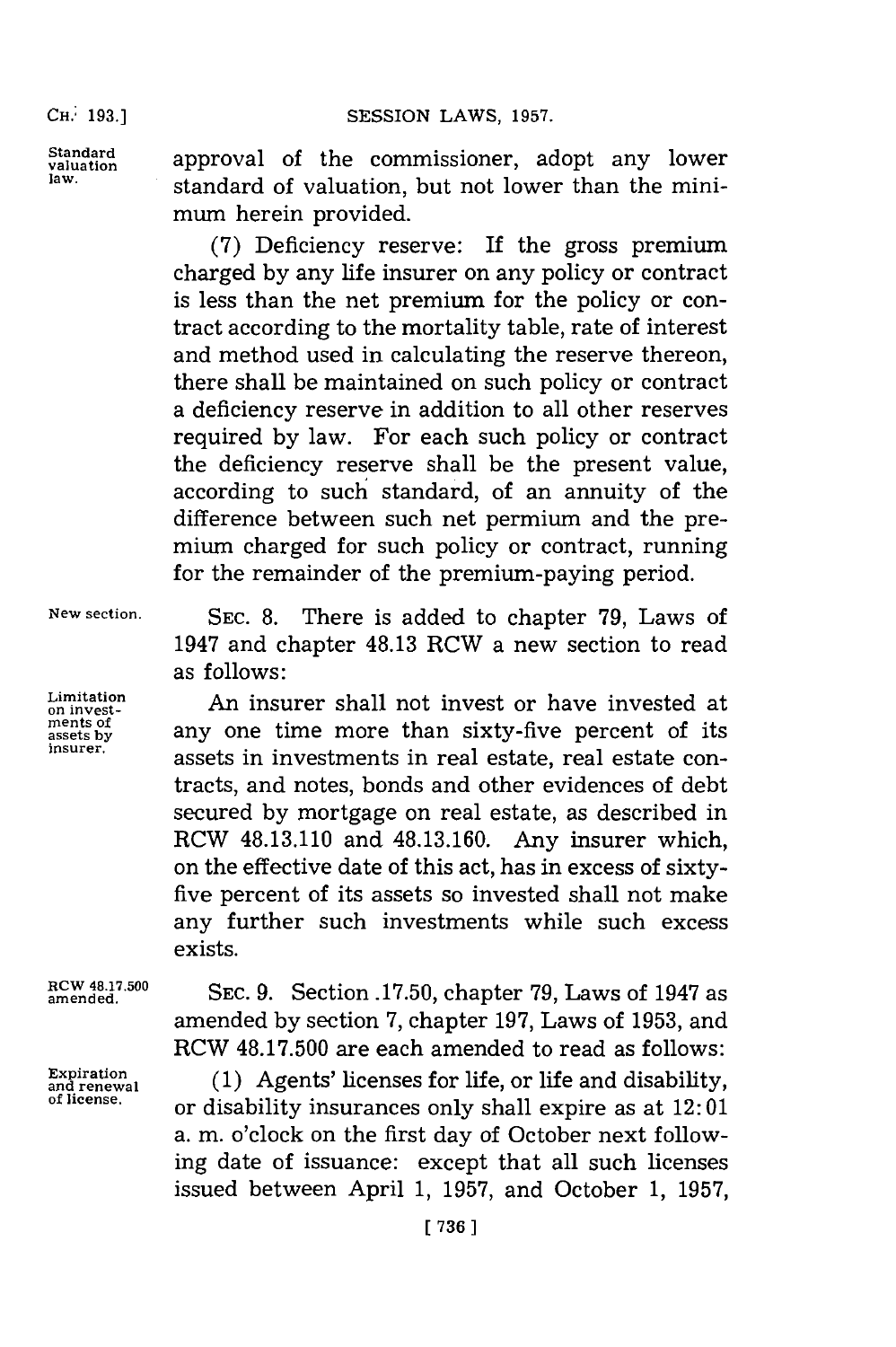**[CH. 193.**

both dates inclusive, shall expire at 12:01 a. m. Agents,<br> **c**'elgeix on the first day of October 1958 o'clock on the first day of October, **1958.**

(2) All brokers', solicitors', and adjusters' licenses shall expire as at 12.01 a.m. o'clock on the first day of April next following date of issuance.

**(3)** Agents' licenses for all other kinds of insurance or combinations thereof shall expire as at 12: **01** a. m. o'clock on the first day of April three years after the first day of April nearest to the date of issuance of the license.

(4) Subject to the right of the commissioner to suspend, revoke, or refuse to renew any license as provided in this code, any such license may be renewed into another like period **by** filing with the commissioner on or before the expiration date a written request, **by** or on behalf of the licensee, for such renewal accompanied **by** payment of the renewal fee as specified in RCW 48.14.010. An agent or broker shall make and file renewal requests on behalf of his solicitors.

**(5)** If request and fee for renewal of license is filed with the commissioner prior to expiration of the existing license, the licensee may continue to act under such license, unless sooner revoked or suspended until the issuance of renewal license or until the expiration of fifteen days after the commissioner has refused to renew the license and has mailed order of such refusal to the licensee. Any request for renewal not so filed until after date of expiration may be considered **by** the commissioner as an application for a new license.

**(6)** As to all licenses where renewal must be applied for **by** the licensee, if request for renewal of license or payment of the license fee is not received **by** the commissioner prior to expiration date as required under subsection (4) the applicant for renewal of license shall pay to the commissioner and the commissioner shall collect, in addition to the

**adjusters. Expiration and renewal of license.**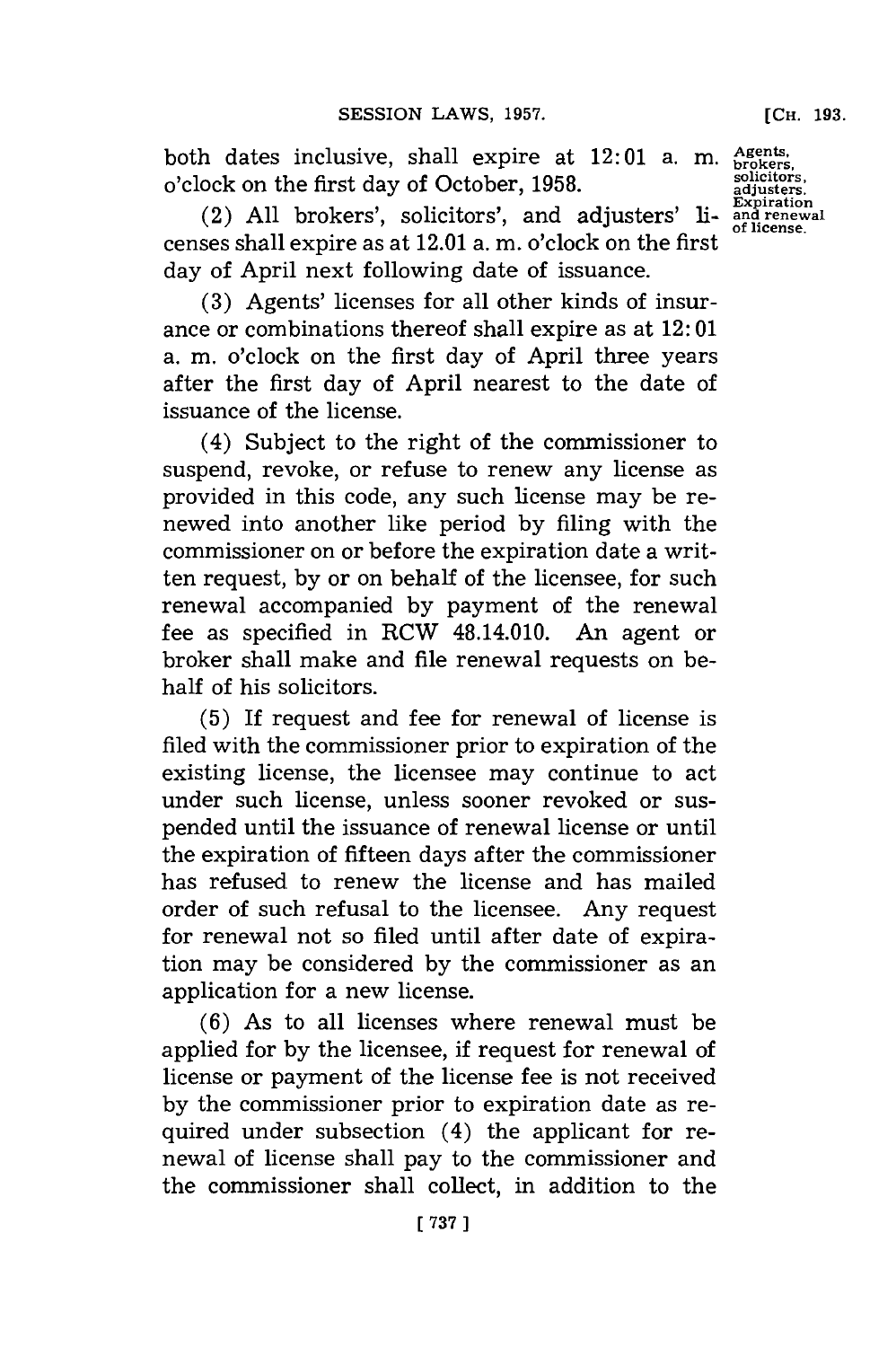regular license fee, a surcharge for such license as follows: For the first thirty days or part thereof of delinquency the surcharge shall be five dollars; for all delinquencies extending more than thirty days, the surcharge shall be ten dollars. This subsection shall not be deemed to exempt any person from any penalty provided **by** law for transacting business without a valid and subsisting license, or affect the commissioner's right, at his discretion, to consider such delinquent application as one for a new license.

**amended.**

**RCW 48.18.120 SEC. 10.** Section **.18.12,** chapter **79,** Laws of 1947 and RCW **48.18.120** are each amended to read as **follows:**

contract.<br>Standard

**inurance. (1)** The commissioner shall, after hearing, from **Standard** time totime promulgate such rules and regulations **forms,** as may be necessary to define and effect reasonable uniformity in all basic contracts of fire insurance which are commonly known as the standard form fire policies and may be so referred to in this code, and the usual supplemental coverages, riders, or endorsements thereon or thereto, to the end that such definitions shall be applied in the construction of the various sections of this code wherein such terms are used and that there be a reasonable concurrency of contract where two or more insurers insure the same subject and risk. **All** such forms heretofore approved **by** the commissioner and for use as of immediately prior to the effective date of this code, may continue to be so used until the further order of the commissioner made pursuant to this subsection or pursuant to any other provision of this code.

(2) The commissioner may from time to time, after hearing, promulgate such rules and regulations as he deems necessary to establish reasonable minimum standard conditions and terminology for basic benefits to be provided **by** disability insurance con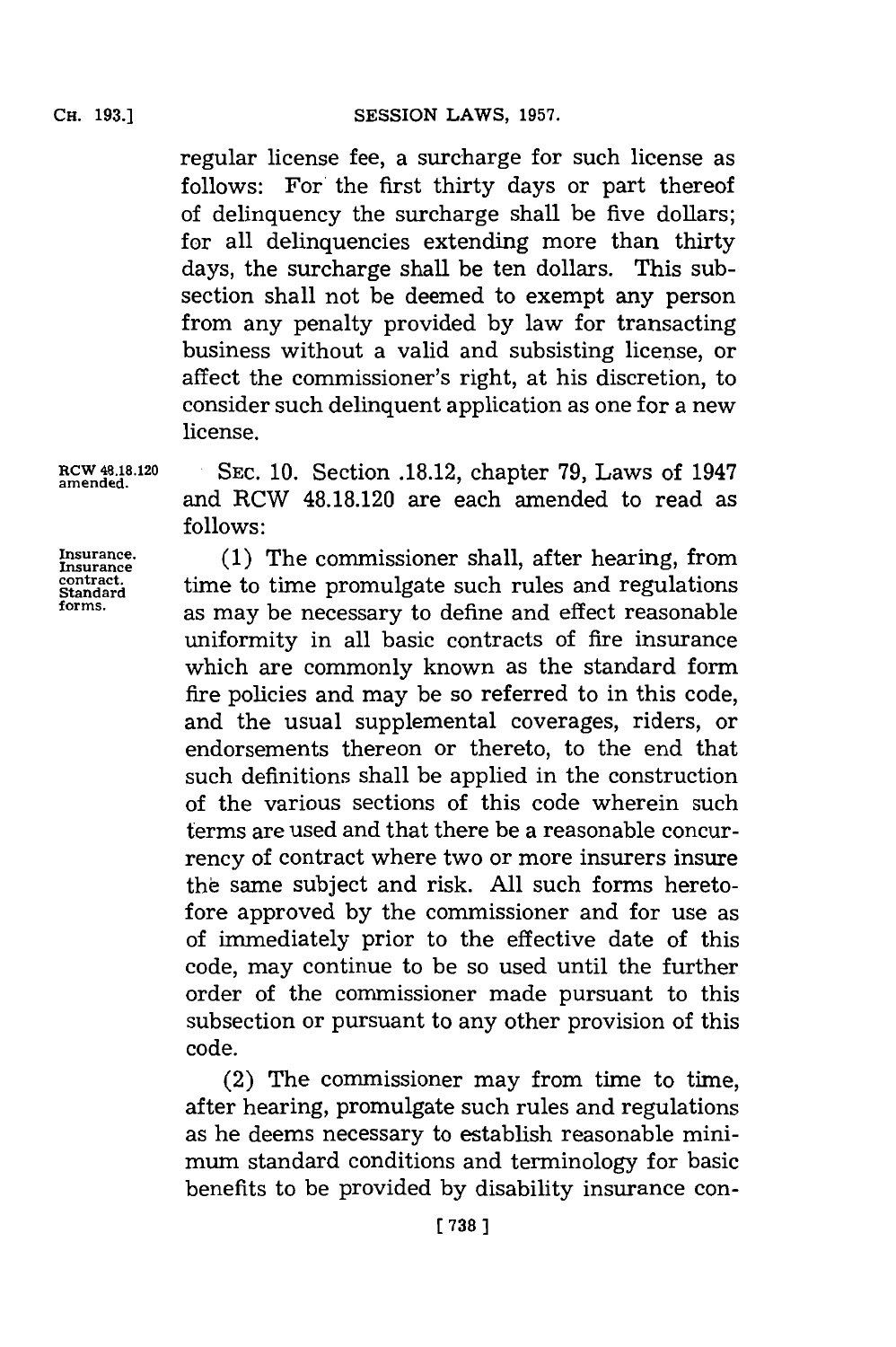tracts which are subject to chapter 48.20 and 48.21, for the purpose of expediting his approval of such contracts pursuant to this code. No such promulgation shall be inconsistent with standard provisions as required pursuant to RCW **48.18.130,** nor contain requirements inconsistent with requirements relative to the same benefit provisions as formulated or approved **by** the National Association of Insurance Commissioners.

**SEC. 11.** Section .18.14, chapter **79,** Laws of 1947 **RCW 4818.140 amended.** and RCW 48.18.140 are each amended to read as **follows:**

(1) The written instrument, in which a contract **Content of** policies in of insurance is set forth, is the policy. **general.**

(2) **A** policy shall specify:

(a) The names of the parties to the contract. The insurer's name shall be clearly shown in the policy.

**(b)** The subject of the insurance.

(c) The risk insured against.

**(d)** The time at which the insurance thereunder takes effect and the period during which the insurance is to continue.

(e) **A** statement of the premium, and if other than life, disability, or title insurance, the premium rate where applicable.

**(f)** The conditions pertaining to the insurance.

**(3)** If under the contract the exact amount of premiums is determinable only at terminaton of the contract, a statement of the basis and rates upon which the final premium is to be determined and paid shall be furnished any policy examining bureau having jurisdiction or to the insured upon request.

(4) This section shall not apply to surety insurance contracts.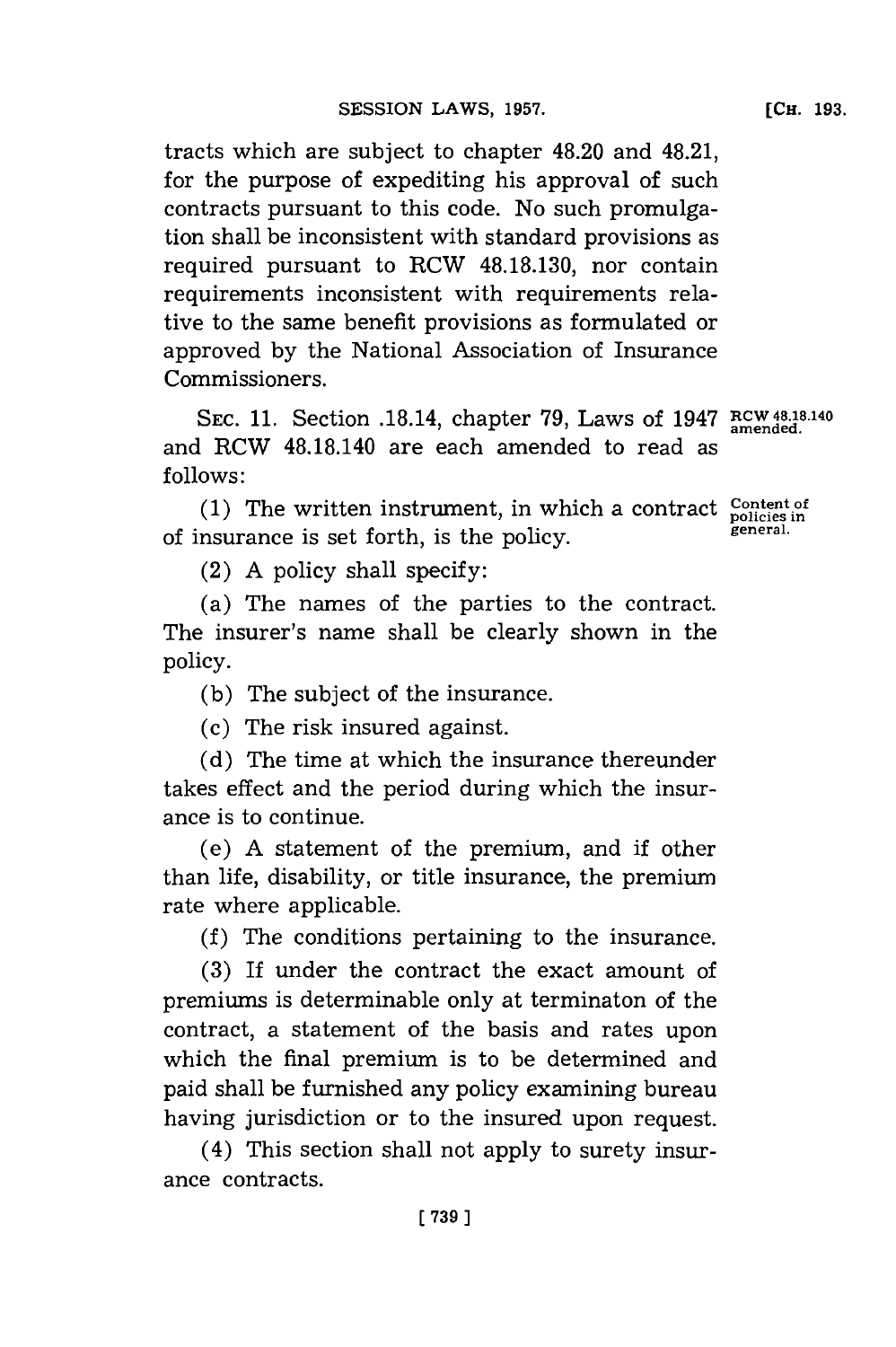SESSION LAWS, 1957.

**RCWnd4.8.0** SEc. 12. Section **.18.48,** chapter **79,** Laws of 1947 and RCW 48.18.480 are each amended to read as **follows:**

**Insurance.** No insurer shall make or permit any unfair dis- **cnurace.** contract. crimination between insureds or subjects of insurhibied. ance having substantially like insuring, risk, and exposure factors, and expense elements, in the terms or conditions of any insurance contract, or in the rate or amount of premium charged therefor, or in the benefits payable or in any other rights or privileges accruing thereunder. This provision shall not prohibit fair discrimination **by** a life insurer as between individuals having unequal expectation of life.

**RCW 48.19.050 SEC.** 13. Section .19.05, chapter 79, Laws of 1947 and RCW **48.19.050** are each amended to read as **follows:**

**Rates. Filings**<br>by rating **by rating** (1) If so authorized by an insurer, the commis bureau. sioner shall accept, in lieu of filings **by** the insurer, filings on its behalf made **by** a rating organization then licensed as provided in this chapter.

> (2) As to fire insurance under a standard form fire policy, and the following insurances (other than vehicle insurance coverages) when issued as part of a standard form fire policy, an insurer may so authorize a rating organization to make all its filings only, and may not make a portion of such filings upon its own behalf and authorize a rating organization to make other such filings:

(a) Additional property insurance coverages, or

**(b)** Coverages including any kind of insurance in addition to fire for a single undivided premium.

**(3)** Except, that notwithstanding the provisions of subsection (2) an insurer which prior to the first day of January, 1947, made its own filings in this state as to a particular class of fire risks, and its **fil**ings in this state as to other classes of fire risks were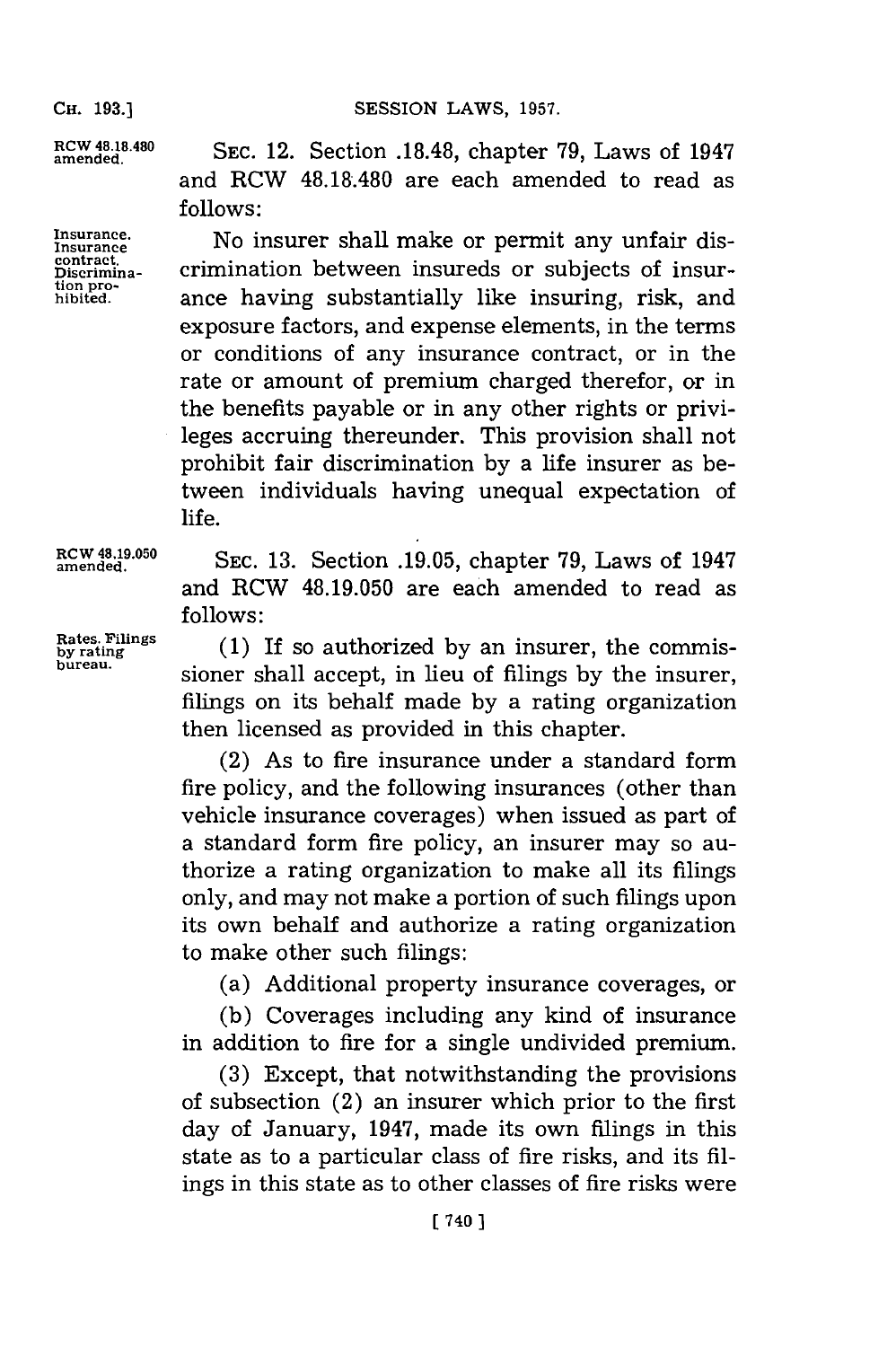made **by** a rating organization authorized **by** the in- **Filingsb** surer so to do, may:

(a) Continue to make all its own filings as to such specific class of risks or authorize a rating organization to make its filings as to such specific class of risks or any part thereof, and

**(b)** authorize a different rating organization to make all only of its filings as to all other classes of risks insured **by** it in this state against fire under the standard form fire policy; or

(c) make all its own filings as to all classes of risks insured **by** it against fire under the standard form fire policy, or make all its own such filings except as to any which may relate to any such specific class of risks, which filings so excepted the insurer may authorize a rating organization to make; or

**(d)** authorize a rating organization to make all only of its filings as to all classes or risks insured **by** it against fire in this state under the standard form fire policy.

SEC. 14. Section **.19.28**, chapter 79, Laws of 1947 **RCW 48.19.280** and RCW **48.19.280** are each amended to read as **follows:**

**(1)** Every subscriber to a rating organization **Deviations.** shall adhere to the filings made on its behalf **by** such organization, and shall not deviate therefrom except as provided in this section.

(2) Any such subscriber may make written application to the commissioner for permission to file a deviation, and shall at the same time send a copy of the application to the rating organization. The application shall specify the deviation desired, and the basis thereof. In the case of deviations as specified in subsection (4) of this section, the application shall be accompanied **by** the data upon which the applicant relies. The commissioner shall forthwith set a date for a hearing on the application and give

**[CH. 193.**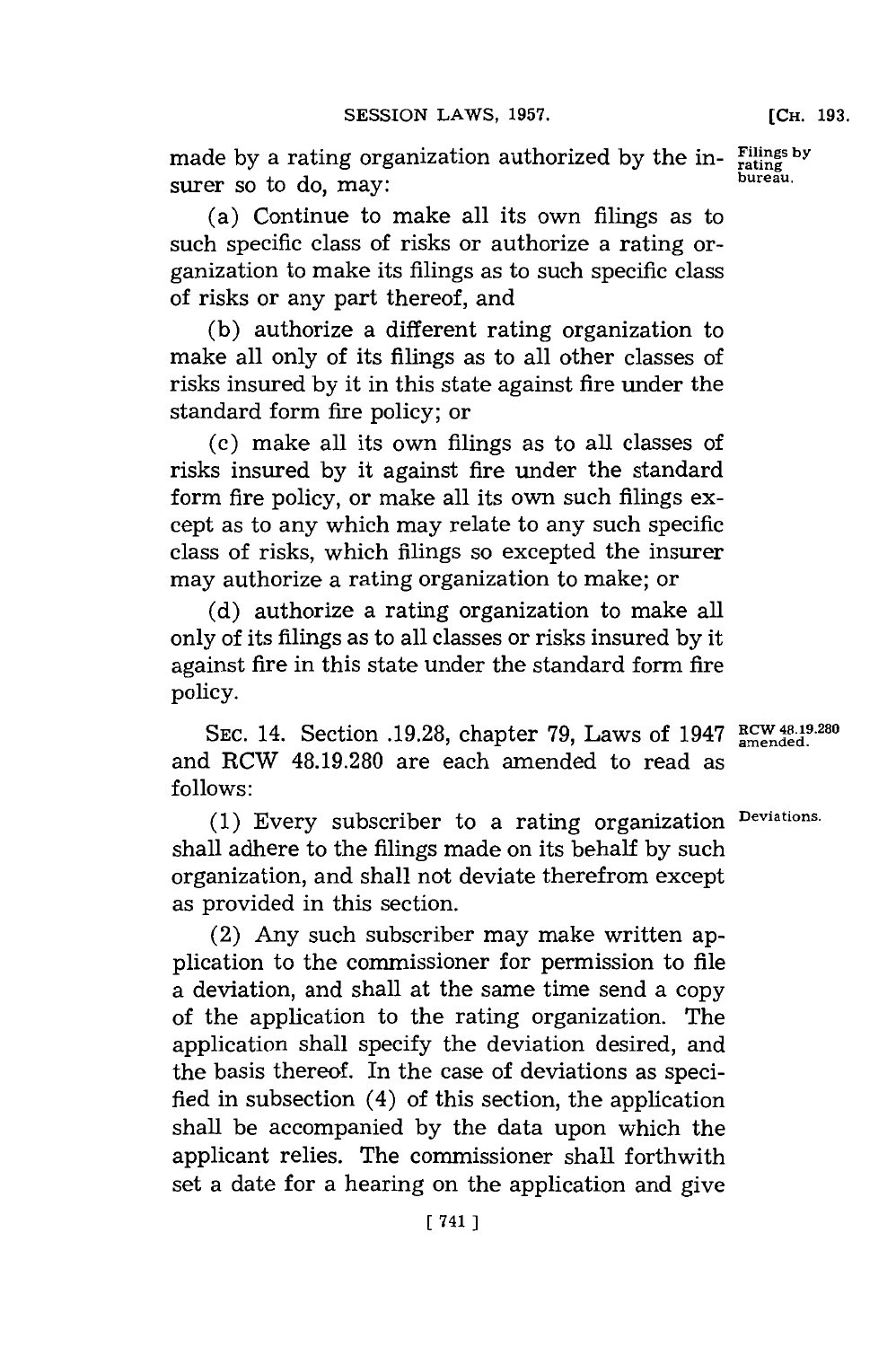**CH. 193.1**

Insurance. **notice thereof to the applicant and to the rating or-**<br>
Retains<br> **Revisions Deviations.** ganization. **If** the rating organization informs the commissioner that it does not desire a hearing he may, upon consent of the applicant, waive the hearing.

> **(3)** As to fire insurance under standard form fire policies, and the following insurances when issued as part of a standard form fire policy, any such deviation shall. be only **by** a uniform percentage of addition to or decrease from all rates resulting from all filings relative to such insurance made **by** the rating organization on behalf of such applicant and then in effect:

(a) Additional property insurance coverages, or

**(b)** Coverages including any kind of insurance in addition to fire for a single undivided premium.

In considering the application for permission to file such deviation the commissioner shall give consideration to the available statistics and the applicable principles for rate making as provided in RCW **48.19.030.**

(4) As to insurance other than that designated in subsection **(3)** of this section, any such deviation shall be only **by** a uniform percentage decrease or increase to be applied to the premiums produced **by** the rating system so filed for a kind of insurance, or for a class of insurance which is found **by** the commissioner to be a proper rating unit for the application of such uniform percentage decrease or increase, or for a subdivision of a kind of insurance (a) comprised of a group of manual classifications which is treated as a separate unit for rate making purposes, or **(b)** for which separate expense provisions are included in the filings of the rating organization.

**(5)** If upon such hearing the commissioner finds the proposed deviation to be justified, and that premiums and rates resulting therefrom would not be inadequate, excessive, or unfairly discriminatory, he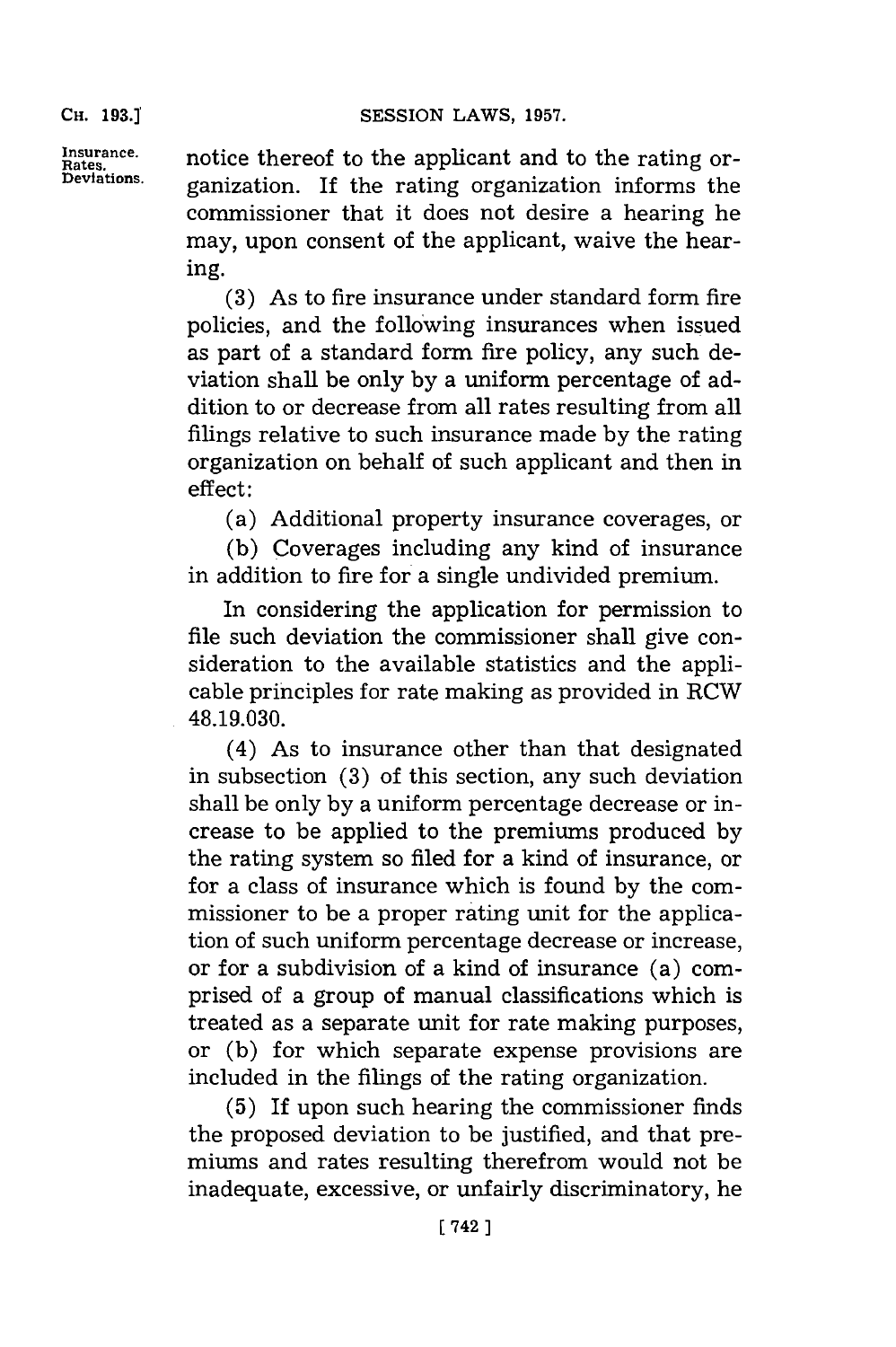shall issue his order permitting the deviation to be **Deviations.** filed and such deviation shall thereupon become effective. If he finds otherwise, he shall issue his order denying the application.

**(6)** Each deviation permitted to be filed shall be effective for a period of not less than one year from the date of such permission unless terminated sooner with the approval of the commissioner. Every such deviation shall terminate upon a material change of the basic rate from which the deviation is made. The commissioner shall determine whether a change of the basic rate is so material as to require such termination of deviations.

**(7)** This section does not apply to casualty insurance.

**SEC. 15.** Section **.23.35,** chapter **79,** Laws of 1947 RcW **48.23.350** and RCW **48.23.350** are each amended to read as **follows:**

**(1)** This section shall be known as the standard **Life** nonforfeiture law.

norienture law.<br>(2) Nonforfeiture provisions—Life: In the case <sup>law.</sup> of policies issued on or after the operative date of this section as defined in subsection **(8),** no policy of life insurance, except as stated in subsection **(7),** shall be delivered or issued for delivery in this state unless it shall contain in substance the following provisions, or corresponding provisions which in the opinion of the commissioner are at least as favorable to the defaulting or surrendering policyholder:

(a) That, in the event of default in any premium payment, the insurer will grant, upon proper request not later than sixty days after the due date of the premium in default, a paid-up nonforfeiture benefit on a plan stipulated in the policy, effective as of such due date, of such value as may be hereinafter specified.

**(b)** That, upon surrender of the policy within sixty days after the due date of any premium pay-

**[ 743 1**

Standard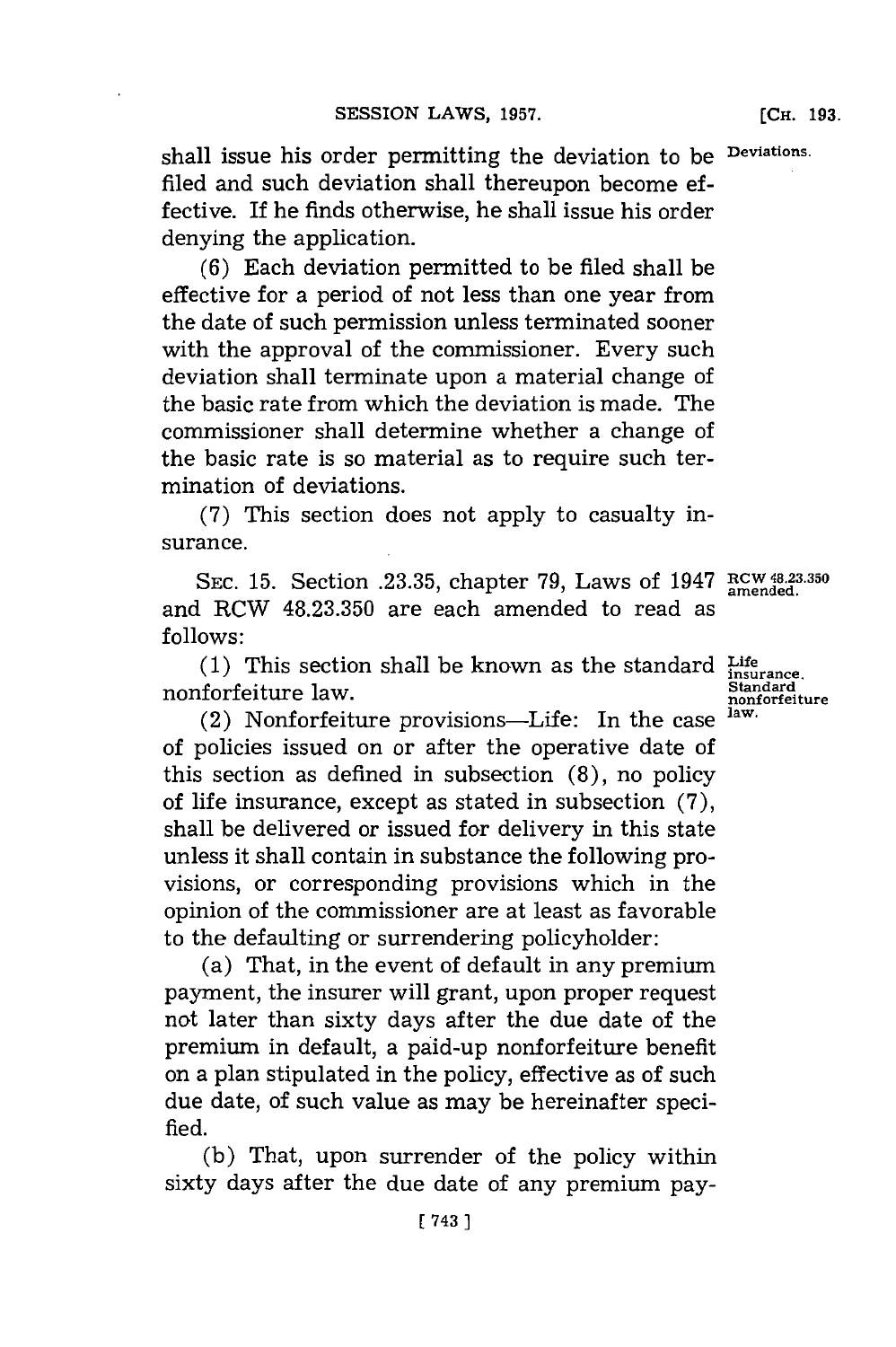# **CH. 93.]SESSION** LAWS, **1957.**

**CH. 193.]**

**Insurance.** Life. Stan-<br>dard non-<br>forfeiture law. ment in default after premiums have been paid for at least three full years in the case of ordinary insurance or five full years in the case of industrial insurance, the insurer will pay, in lieu of any paid-up nonforfeiture benefit, a cash surrender value of such amount as may be hereinafter specified.

(c) That a specified paid-up nonforfeiture benefit shall become effective as specified in the policy unless the person entitled to make such election elects another available option not later than sixty days after the due date of the premium in default.

**(d)** That, if the policy shall have become paid-up **by** completion of all premium payments or if it is continued under any paid-up nonforfeiture benefits which become effective on or after the third policy anniversary in the case of ordinary insurance or the fifth policy anniversary in the case of industrial insurance, the insurer will pay, upon surrender of the policy within thirty days after any policy anniversary, a cash surrender value of such amount as may be hereinafter specified.

(e) **A** statement of the mortality table and interest rate used in calculating the cash surrender values and the paid-up nonforfeiture benefits available under the policy, together with a table showing the cash surrender value, if any, and paid-up nonforfeiture benefit, if any, available under the policy on each policy anniversary either during the first twenty policy years or during the term of the policy, whichever is shorter, such values and benefits to be calculated upon the assumption that there are no dividends or paid-up additions credited to the policy and that there is no indebtedness to the insurer on the policy.

**(f) A** statement that the cash surrender values and the paid-up nonforfeiture benefits available under the policy are not less than the minimum values and benefits required **by** or pursuant to the insurance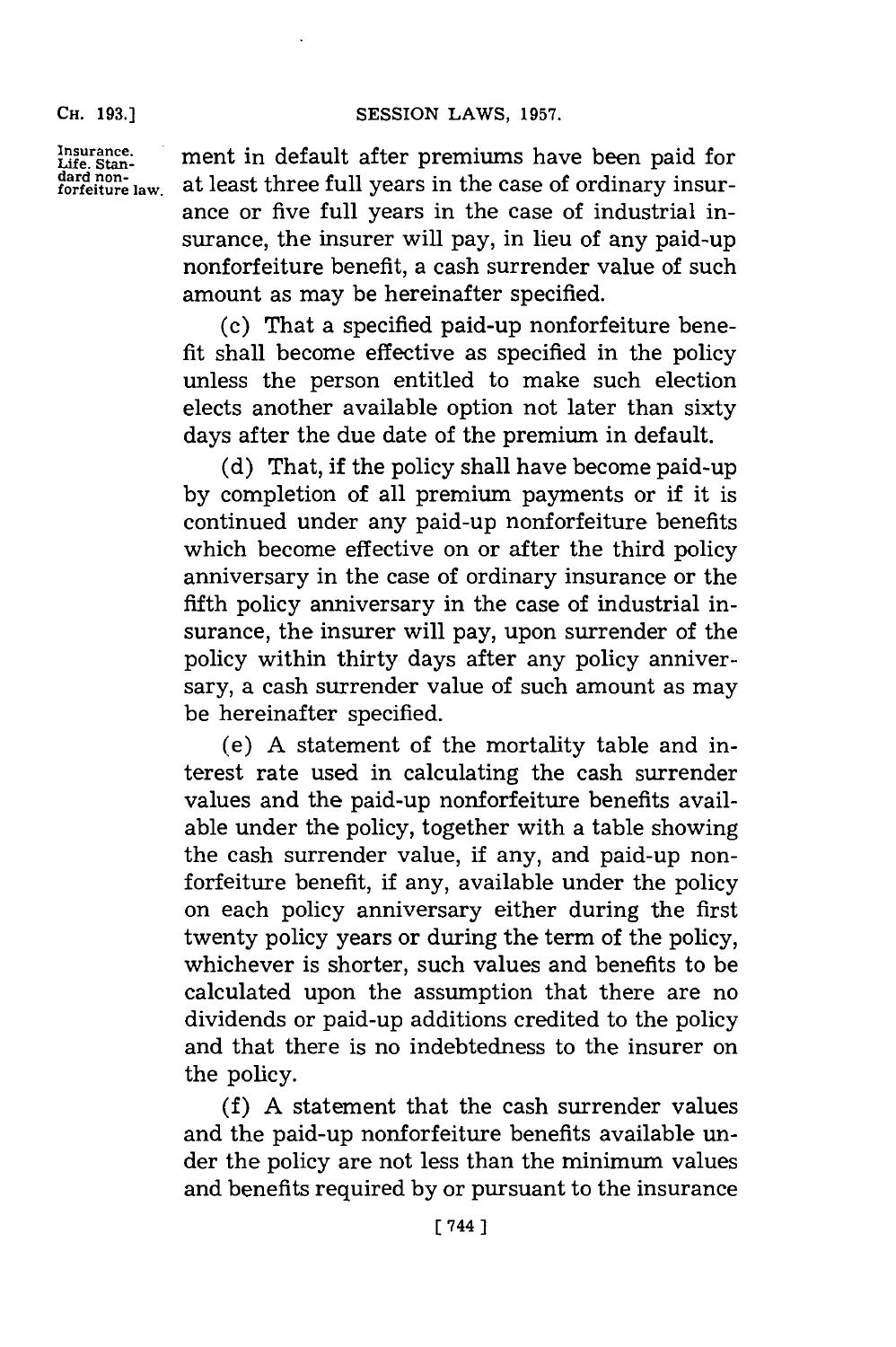law of this state; an explanation of the manner in Life.<br>which the cash surrender values and the paid-up standard. which the cash surrender values and the paid-up **Standard** nonforteitnonforfeiture benefits are altered **by** the existence **ure law.** of any paid-up additions credited to the policy or any indebtedness to the insurer on the policy; if a detailed statement of the method of computation of the values and benefits shown in the policy is not stated therein, a statement that such method of computation has been filed with the insurance supervisory official of the state in which the policy is delivered; and a statement of the method to be used in calculating the cash surrender value and paid-up nonforfeiture benefit available under the policy on any policy anniversary beyond the last anniversary for which such values and benefits are consecutively shown in the policy.

Any of the foregoing provisions or portions thereof not applicable **by** reason of the plan of insurance may, to the extent inapplicable, be omitted from the policy.

The insurer shall reserve the right to defer the payment of any cash surrender value for a period of six months after demand therefor with surrender of the policy.

**(3)** Cash surrender value-Life: Any cash surrender value available under the policy in the event of default in a premium payment due on any policy anniversary, whether or not required **by** subsection (2) of this section, shall be an amount not less than the excess, if any, of the present value, on such anniversary, of the future guaranteed benefits which would have been provided for **by** the policy including any existing paid-up additions, **if** there had been no default, over the sum of (a) the then present value of the adjusted premiums as defined in subsection **(5)** of this section corresponding to premiums which would have fallen due on and after such anniversary, and **(b)** the amount of any in-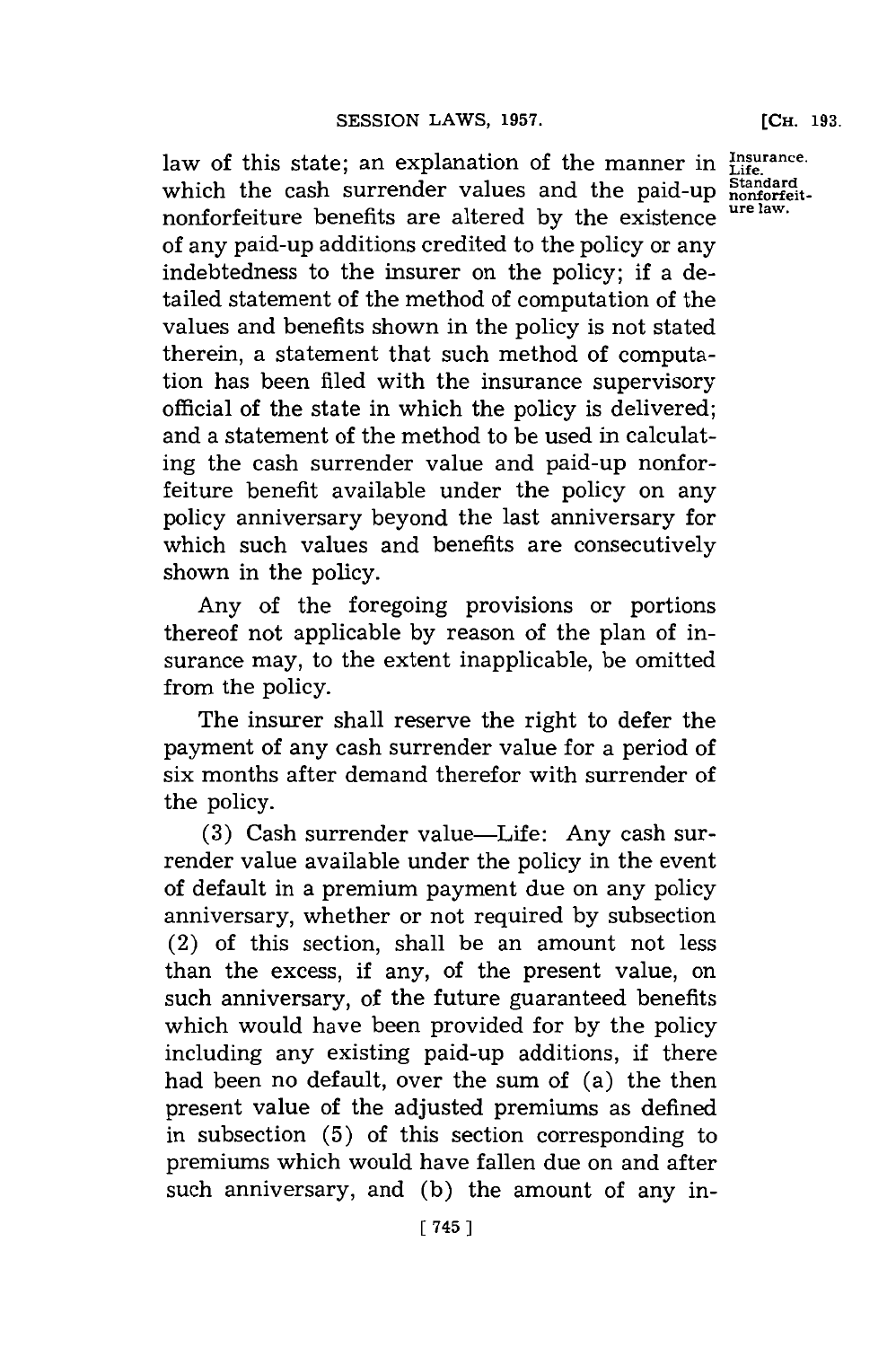**CH. 193.]**

Insurance.<br>Life.<br>Standard<br>nonforfeit-<br>ure law.

debtedness to the insurer on account of or secured by the policy. Any cash surrender value available within thirty days after any policy anniversary under any policy paid-up **by** completion of all premium payments or any policy continued under any paid-up nonforfeiture benefits, whether or not required **by** such subsection (2), shall be an amount not less than the present value, on such anniversary, of the future guaranteed benefits provided **for by** the policy including any existing paid-up additions, decreased **by** any indebtedness to the insurer on account of or secured **by** the policy.

(4) Paid-up nonforfeiture benefit-Life: Any paid-up nonforfeiture benefit available under the policy in the event of default in a premium payment due on any policy anniversary shall be such that its present value as of such anniversary shall be at least equal to the cash surrender value then provided for **by** the policy or, if none is provided for, that cash surrender value which would have been required **by** this section in the absence of the condition that premiums shall have been paid for at least a specified period.

**(5)** The adjusted premium-Life: The adjusted premiums for any policy shall be calculated on an annual basis and shall be such uniform percentage of the respective premiums specified in the policy for each policy year, excluding extra premiums on a substandard policy, that the present value, at the date of issue of the policy, of all such adjusted premiums shall be equal to the sum of (a) the then present value of the future guaranteed benefits provided for **by** the policy; **(b)** two percent of the amount of insurance, if the insurance be uniform in amount, or of the equivalent uniform amount, as hereinafter defined, if the amount of insurance varies with duration of the policy; (c) forty percent of the adjusted premium for the first policy year; **(d)**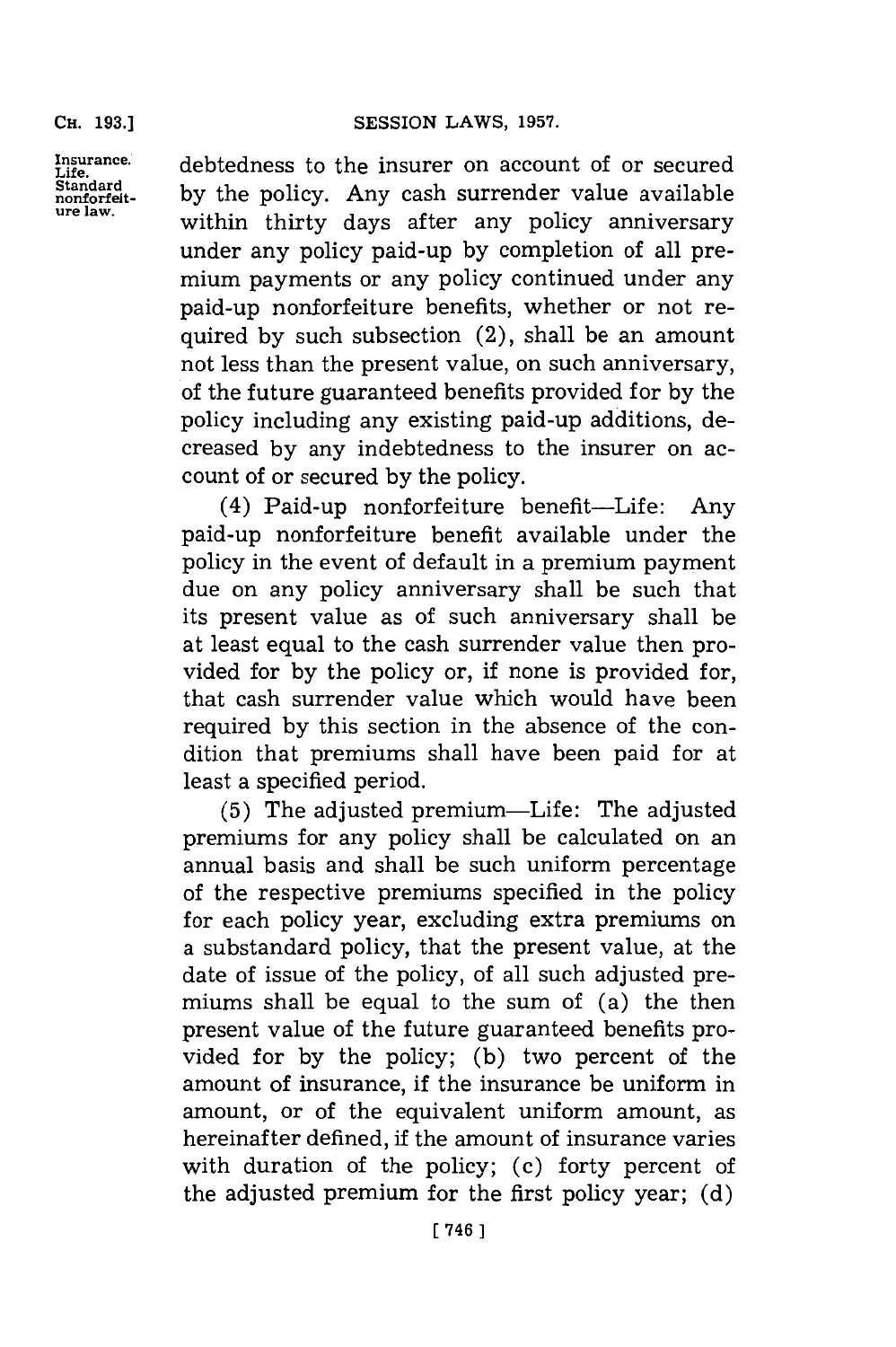twenty-five percent of either the adjusted premium **Lifae.** for the first policy year or the adjusted premium nonfort for a whole life policy of the same uniform or equivalent uniform amount with uniform premiums for the whole of life issued at the same age for the same amount of insurance, whichever is less: Provided, Proviso. That in applying the percentages specified in (c) and **(d)** above, no adjusted premium shall be deemed to exceed four percent of the amount of insurance or level amount equivalent thereto. Whenever the plan or term of a policy has been changed, either **by** request of the insured or automatically in accordance with the provisions of the policy, the date of inception of the changed policy for the purposes of determining a nonforfeiture benefit or cash surrender value shall be the date as of which the age of the insured is determined for the purpose of the changed policy.

In the case of a policy providing an amount of insurance varying with duration of the policy, the equivalent level amount thereof for the purpose of this subsection shall be deemed to be the level amount of insurance provided **by** an otherwise similar policy, containing the same endowment benefit or benefits, if any, issued at the same age and for the same term, the amount of which does not vary with duration and the benefits under which have the same present value at the date of issue as the benefits under the policy.

**All** adjusted premiums and present values referred to in this section shall for all policies of ordinary insurance be calculated on the basis of the Commissioners 1941 Standard Ordinary Mortality Table; provided, that for any category of ordinary insurance issued on female risks on or after July **1, 1957,** adjusted premiums and present values may be calculated, at the option of the insurer with approval of the commissioner, according to an age not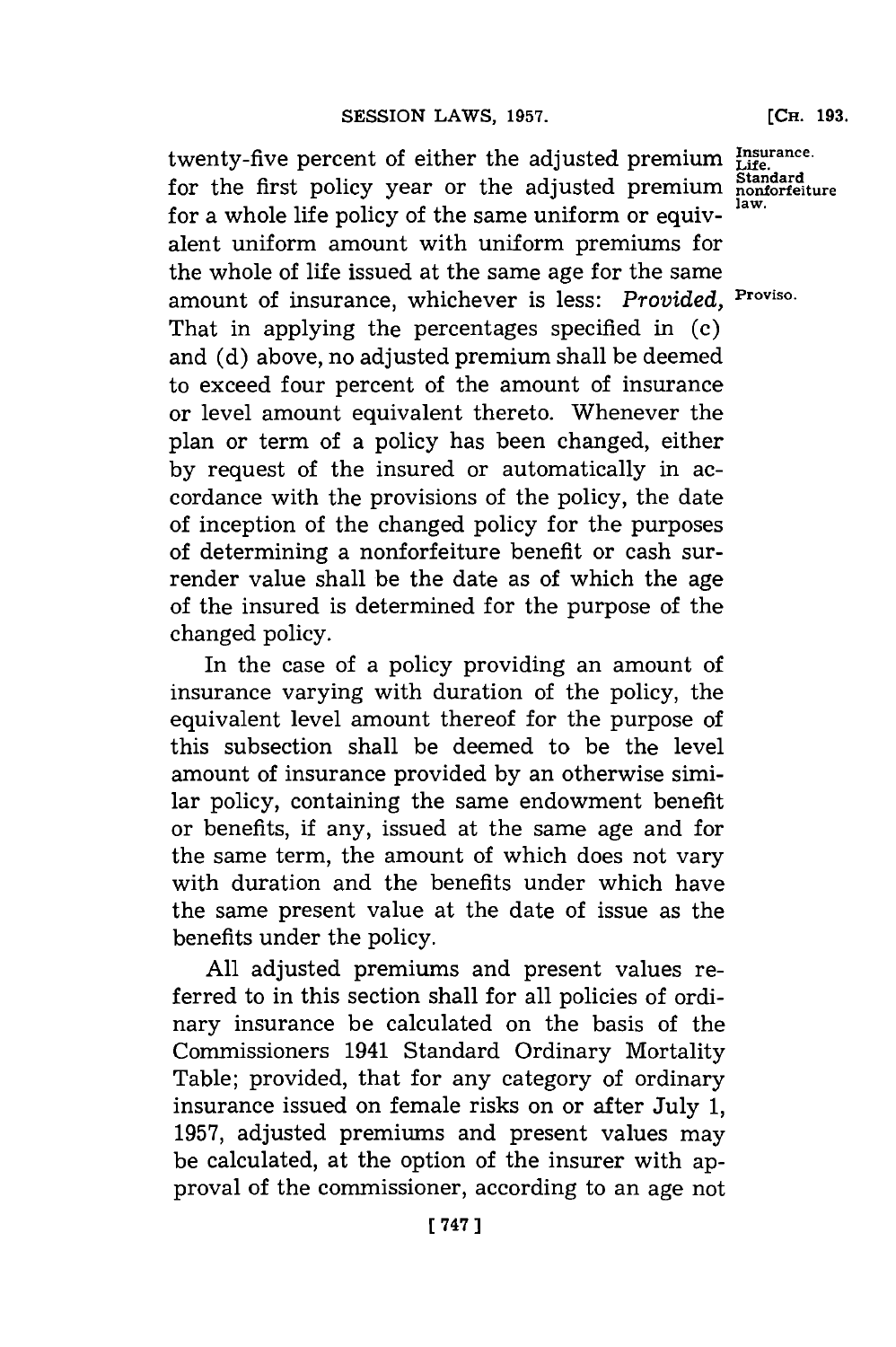Insurance.<br>Life.<br>Standard<br>nonforfeiture

more than three years younger than the actual age Standard<br>nonforfeiture of the insured. Such calculations for all policies of<br>law. **law,** industrial insurance shall be made on the basis of the 1941 Standard Industrial Mortality Table. **All** calculations shall be made on the basis of the rate of interest, not exceeding three and one-half percent per annum, specified in the policy for calculating cash surrender values and paid-up nonfor-**P'roviso.** feiture benefits: *Provided,* That in calculating the present value of any paid-up term insurance with accompanying pure endowment, if any, offered as a nonforfeiture benefit, the rates of mortality assumed may be not more than one hundred and thirty per-

cent of the rates of mortality according to such **Proviso.** applicable table: *Provided further,* That for insurance issued on a substandard basis, the calculation of any such adjusted premiums and present values may be based on such other table of mortality as may be specified **by** the insurer and approved **by** the commissioner.

**(6)** Calculation of values-Life: Any cash surrender value and any paid-up nonforfeiture benefit, available under the policy in the event of default in a premium payment due at any time other than on the policy anniversary, shall be calculated with allowance for the lapse of time and the payment of fractional premiums beyond the last preceding policy anniversary. **All** values referred to in subsections **(3),** (4) and **(5)** of this section may be calculated upon the assumption that any death benefit is payable at the end of the policy year of death. The net value of any paid-up additions, other than paid-up term additions, shall be not less than the dividends used to provide such additions. Notwithstanding the provisions of subsection **(3)** of this section, additional benefits payable (a) in the event of death or dismemberment **by** accident or accidental means, **(b)** in the event of total and permanent disability, (c) as re-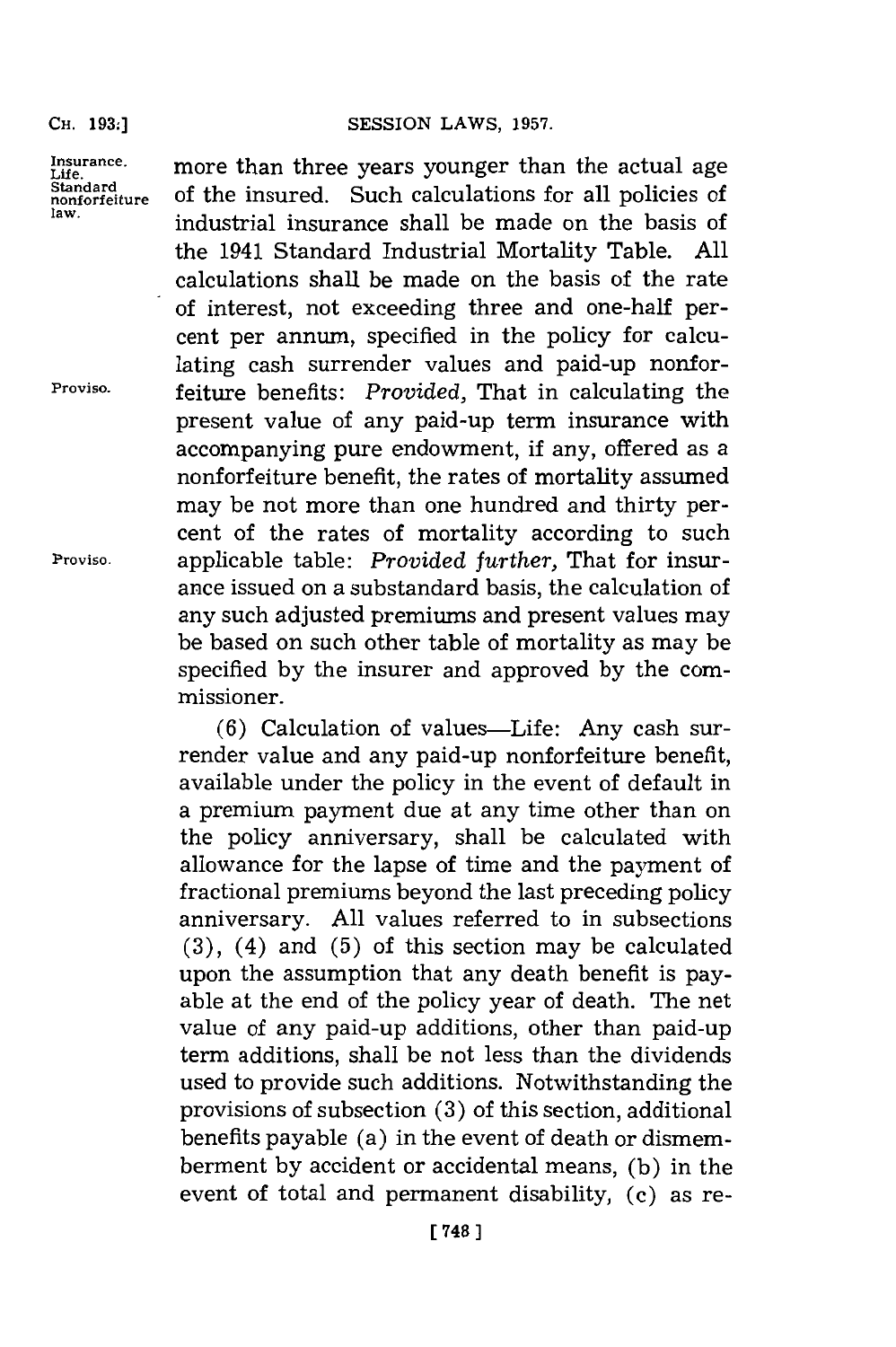versionary annuity or deferred reversionary annuity **Insrance.** benefits, (d) as decreasing term insurance benefits **Standard** provided by a rider or supplemental policy provision law. to which, if issued as a separate policy, this section would not apply, and (e) as other policy benefits additional to life insurance and endowment benefits, and premiums for all such additional benefits, shall be disregarded in ascertaining cash surrender values and nonforfeiture benefits required **by** this section, and no such additional benefits shall be required to be included in any paid-up nonforfeiture benefits.

**(7)** Exceptions: This section shall not apply to any reinsurance, group insurance, pure endowment, annuity or reversionary annuity contract, nor to any term policy of uniform amount, or renewal thereof, of fifteen years or less expiring before age sixty-six, for which uniform premiums are payable during the entire term of the policy, nor to any term policy of decreasing amount on which each adjusted premium, calculated as specified in subsection **(5)** of this section, is less than the adjusted premium so calculated, on such fifteen year term policy issued at the same age and for the same initial amount of insurance, nor to any policy which shall be delivered outside this state through an agent or other representative of the insurer issuing the policy.

**(8)** Operative Date: After the effective date of this section, any insurer may file with the commissioner a written notice of its election to comply with the provisions of this section after a specified date before July **1,** 1948. After the filing of such notice, then upon such specified date (which shall be the operative date for such insurer), this section shall become operative with respect to the policies thereafter issued **by** such insurer. **If** an insurer makes no such election, the operative date of this section for such insurer shall be July **1,** 1948.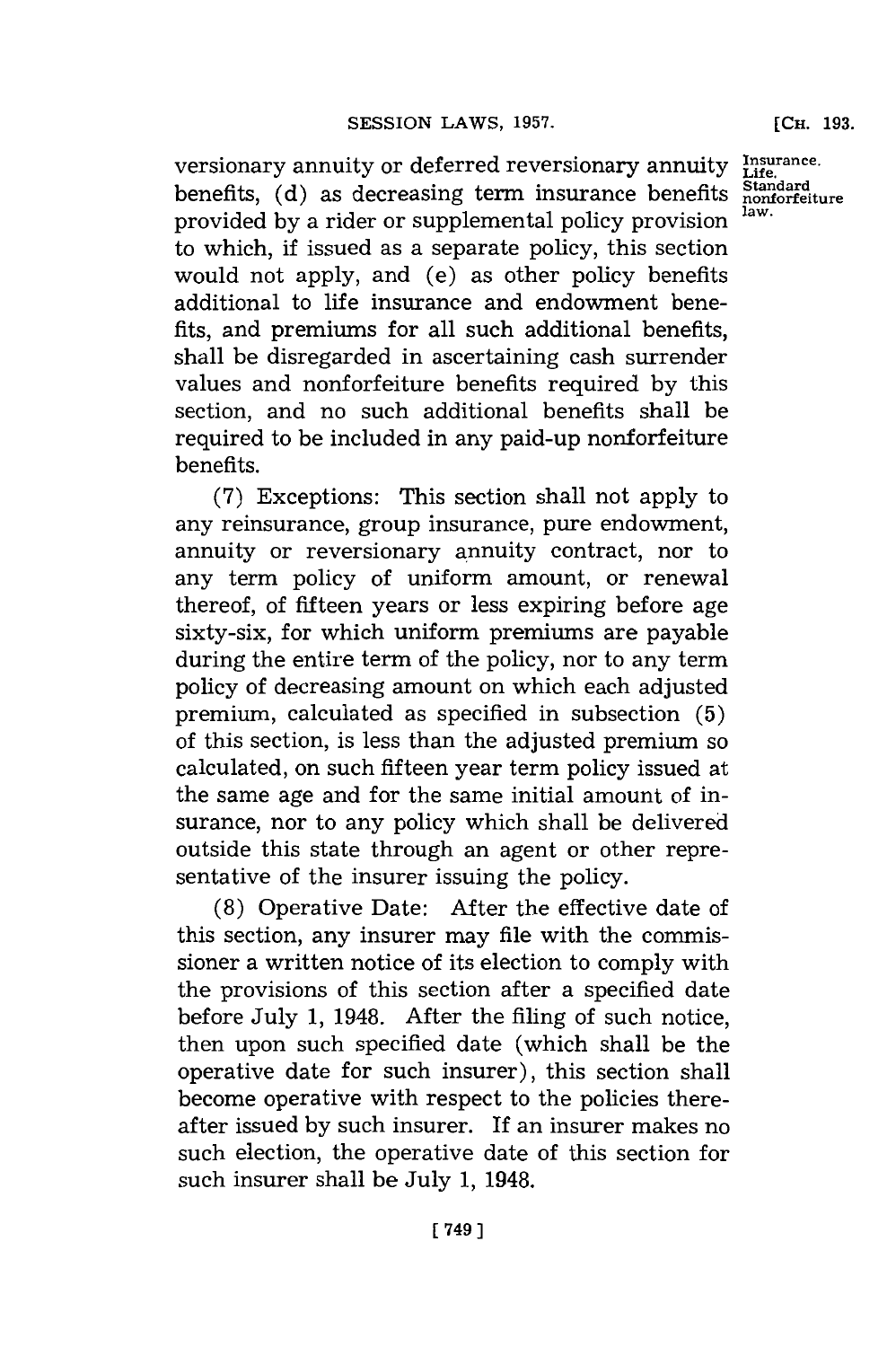CH. 193.] **SESSION LAWS, 1957.** 

**Insurance. Amount of**

**amend4..0 SEC. 16.** Section **.29.03,** chapter **79,** Laws of 1947 and RCW **48.29.030** are each amended to read as **follows:**

> (1) The amount of the required guaranty fund **deposit.** deposit shall be determined **by** the population, as at last official United States or official state census, of the county within which the insurer is to be authorized to transact its business, as follows:

| County population |           | Amount of guaranty |  |  |
|-------------------|-----------|--------------------|--|--|
| More than         | but not   | fund deposit       |  |  |
|                   | more than | required           |  |  |
| o                 | 15,000    | \$10,000.00        |  |  |
| 15,000            | 35,000    | \$15,000.00        |  |  |
| 35,000            | 60,000    | \$25,000.00        |  |  |
| 60,000            | 100,000   | \$50,000.00        |  |  |
| 100,000           | 150,000   | \$75,000.00        |  |  |
| 150,000           | 300,000   | \$100,000.00       |  |  |
| 300,000           | 500,000   | \$150,000.00       |  |  |
| 500,000           |           | \$200,000.00       |  |  |

(2) For authority to transact business in two or more counties, the insurer must have a guaranty fund deposit in amount not less than the amount required under subsection **(1)** as to that one of the counties in which business is to be so transacted for which the largest amount is so required.

**ROW 48.29.040 SEC. 17.** Section .29.04, chapter **79,** Laws of 1947 **amended.** and RCW 48.29.040 are each amended to read as **follows:**

May do **build Subject** to the deposit requirements of RCW 48-<br>business in the order of 20,030, a title insurer baying its principal offices in business in Calagost to the deposit requirements of the *it* reduction<br>two or more 29,030, a title insurer having its principal offices in one county may be authorized to transact business in only such additional counties as to which it owns and maintains, or has a duly authorized agent that owns and maintains, a complete set of tract indexes.

**RCW 48.30.150 SEC. 18.** Section **.30.15,** chapter **79,** Laws of 1947 **amended.** and RCW **48.30.150** are each amended to read as **follows:**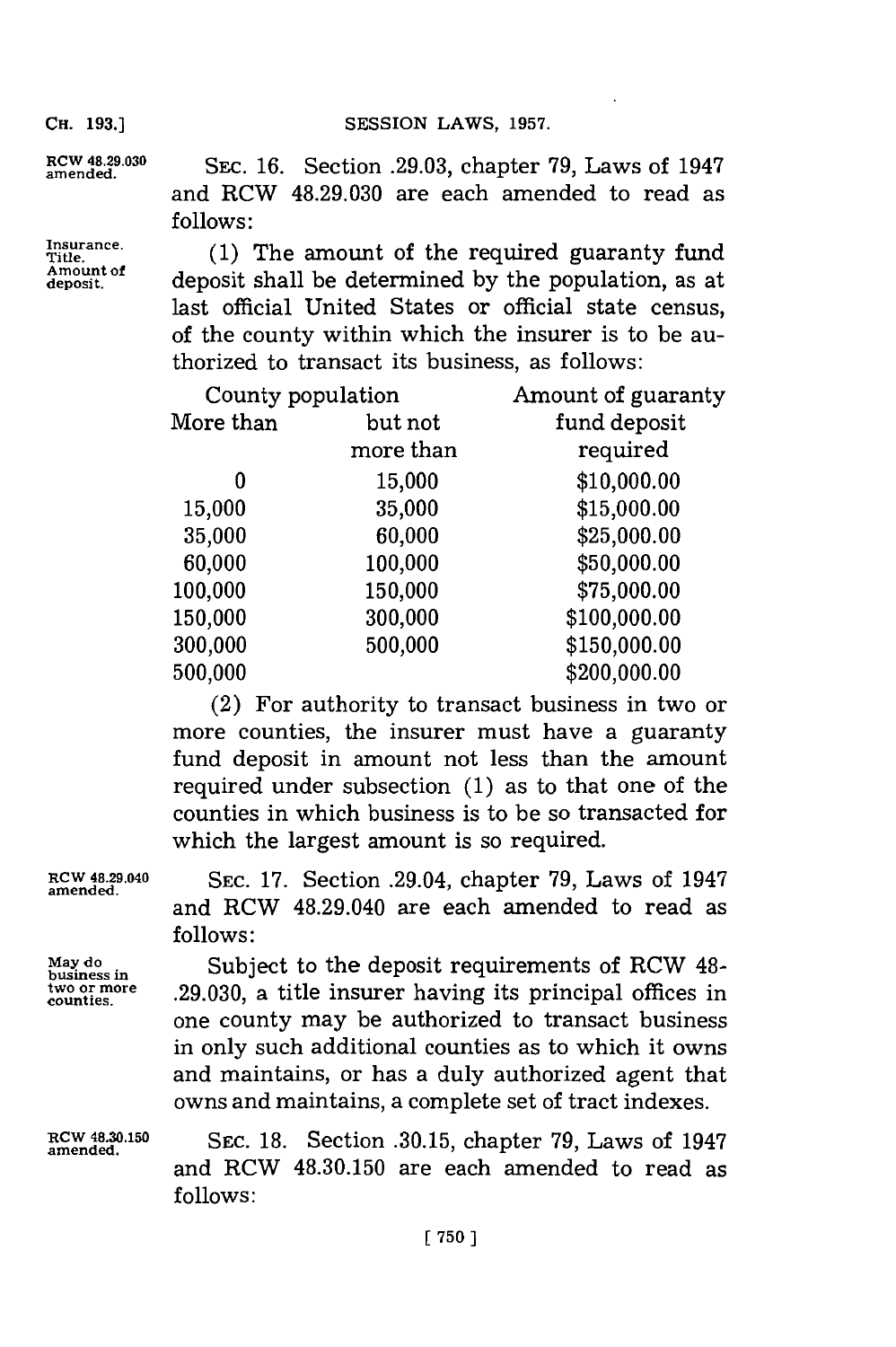**[CHi. 193.**

No insurer, general agent, agent, broker, solicitor, or other person shall, as an inducement to insurance, or in connection with any insurance transaction, provide in any policy for, or offer, or sell, buy, or offer or promise to buy or give, or promise, or allow to the insured or prospective insured or to any other person on his behalf in any manner whatsoever: **Unfair prac- tices. Illegal inducements.**

**(1)** Any shares of stock or other securities issued or at any time to be issued or any interest therein or rights thereto; or

(2) Any special advisory board contract, or other contract, agreement, or understanding of any kind, offering, providing for, or promising any profits or special returns or special dividends; or

**(3)** Any prizes, goods, wares, or merchandise of an aggregate value in excess of one dollar.

This section shall not be deemed to prohibit the sale or purchase of securities as a condition to or in connection with surety insurance insuring the performance of an obligation as part of a plan of **fi**nancing found **by** the commissioner to be designed and operated in good faith primarily **for** the purpose of such financing.

SEC. 19. There is added to chapter 79, Laws of New section. 1947 and chapter 48.30 RCW a new section to read as **follows:**

No life or disability insurer shall directly or in-**Life or dis-ability insurer** directly participate in any plan to offer or effect any **-Illegal in-ducements.** kind or kinds of insurance' in this state as an inducement to the purchase **by** the public of any goods, securities, commodities, services or subscriptions to publications. This section shall not apply to group or blanket insurance issued pursuant to this code.

**SEC.** 20. There is added to chapter **79,** Laws **of New section.** 1947 and chapter 48.30 RCW a new section to read as **follows:**